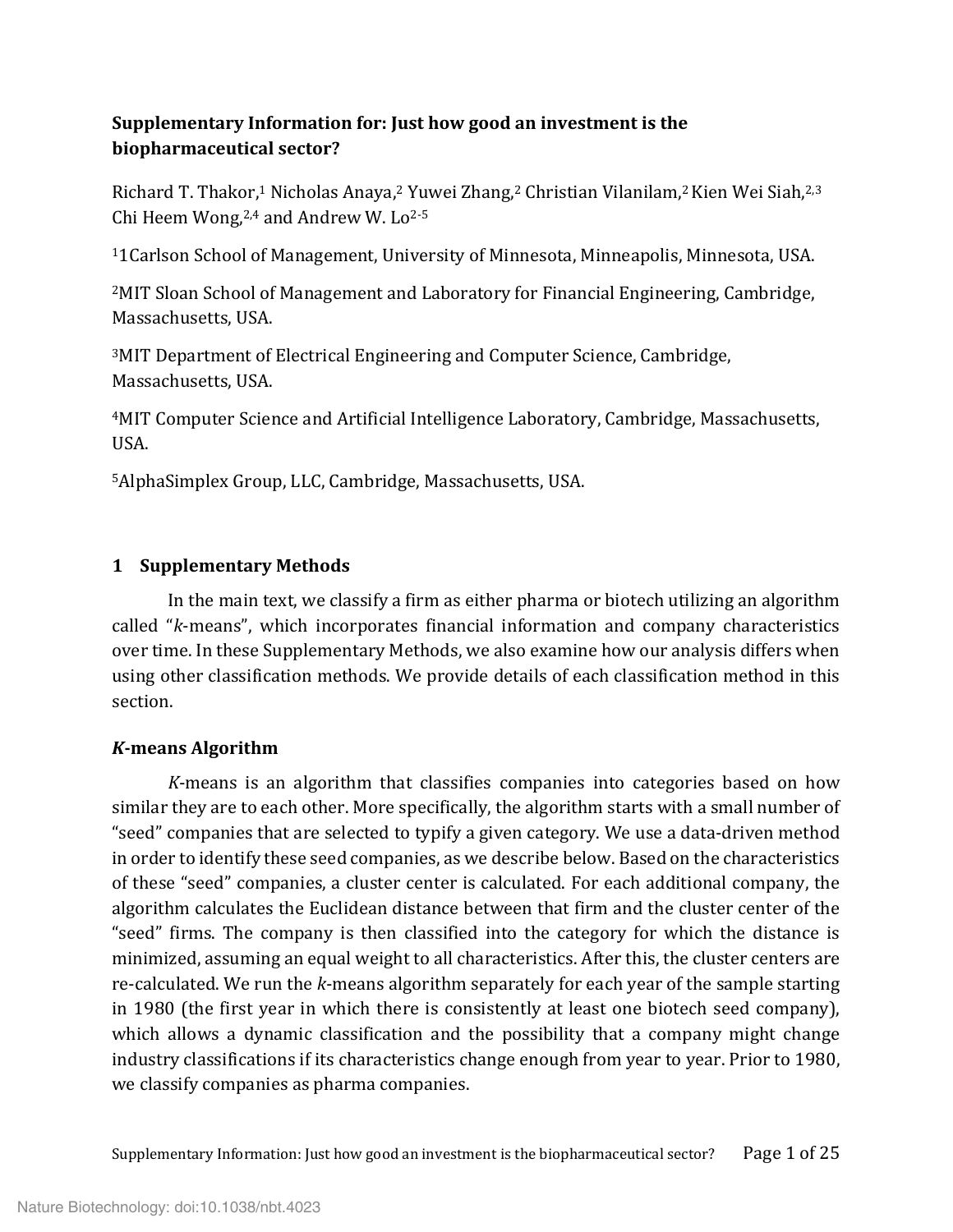The characteristics that are used for the algorithm are a wide variety of financial data and company characteristics from the CRSP/Compustat database. These characteristics include:

- 1. Number of Employees
- 2. Intangible Assets\*
- 3. Research and Development (R&D) Expenses\*
- 4. Value of Total Assets
- 5. Cash Holdings\*
- 6. Amount of Debt\*
- 7. Amount of Dividends Paid\*
- 8. Property, Plant, and Equipment (PPE)\*
- 9. Sales\*
- 10. Company Age (Time since Initial Public Offering (IPO))
- 11. Capital Expenditures\*
- 12. Advertising Expenses\*

In the above, as is standard in the finance and economics literature, to control for differences in size, variables with an asterisk (\*) are scaled by total assets and we use the natural logarithm of the number of employees and total assets (items 1 and 4). We focus on these characteristics because they encompass a wide range of company characteristics, and moreover the database provides time-series values for them over time, thus allowing us to dynamically run our classification method. In order to avoid using our target ex post outcome variables as selection criteria for our ex ante classification groups, we do not use earnings or stock returns as characteristics for the algorithm.

Utilizing these characteristics, the *k*-means algorithm classifies each company to either the pharma or biotech industry. For the purposes of the algorithm, finer categorizations are utilized (i.e. distinguishing between early and late biotech companies), but for our analysis we use broad pharma or biotech categories for better comparability to other classifications, which do not allow for more detailed classifications. The results for these finer categorizations are available upon request.

The pharma industry includes companies that are either "big pharma" or "smaller pharma" companies. Big pharma companies' research traditionally includes, but is not limited to, small molecules. These companies spend significant amounts of revenue on R&D, they manufacture and market products, and have numerous products that reach patients. In order to identify the seed companies each year, we translate this into the characteristics that are available to us. In particular, we consider a company to be a big pharma seed company in a particular year if the following simultaneously hold: it is in the top quartile in terms of size (total assets); it is in the top quartile in terms of number of employees; it is in the top quartile in terms of property, plant, and equipment, since this is directly related to its ability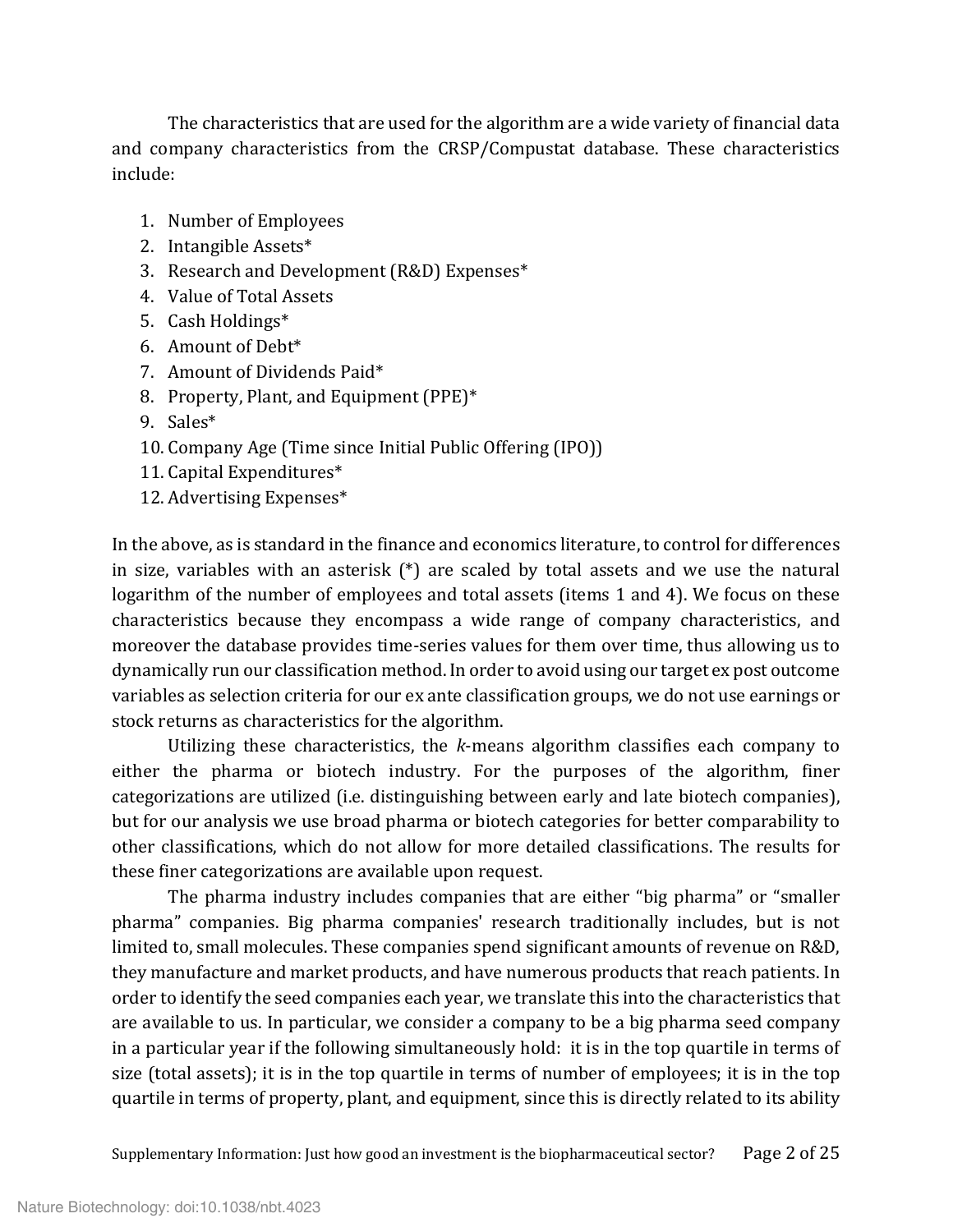to manufacture products; it has positive advertising expense, indicating that it markets products; it has a positive amount of intangible assets, which will include patents and goodwill; it has paid a positive amount of dividends, since more mature firms are ones the pay dividends; and it is above the median in terms of age. Examples of companies that met these thresholds are Johnson & Johnson, GlaxoSmithKline, and Merck.

Smaller pharma tend to have fewer assets than big pharma companies, and produce drugs focused on a niche disease or area and often use in-licensing (rather than R&D) to acquire drugs. These may also include orphan drugs, drug delivery, and generics companies. These companies have received FDA approval and have products on the market. We consider a company to be a smaller pharma seed company in a particular year if the following simultaneously hold: it is above-median but below the top quartile in terms of size (total assets); it is above-median but below the top quartile in terms of number of employees; it is above-median but below the top quartile in terms of property, plant, and equipment; and it has a positive amount of intangible assets. Examples of companies that met these qualifications are Forest Laboratories, Valeant Pharmaceuticals, and Telios.

The biotech industry includes companies that are either "early biotech" or "late biotech" companies. Biotech companies traditionally differ from pharma companies in their production process (using living material) but they may also produce small molecules. They may or may not have drugs on the market and often operate at a loss due to significant R&D investment despite little or no revenue. Early biotech includes smaller and younger preapproval companies that do not have an FDA-approved product. We consider a company to be an early biotech seed company in a particular year if the following simultaneously hold: it is in the bottom quartile in terms of size (total assets); it is in the bottom quartile in terms of number of employees; it is in the bottom quartile in terms of property, plant, and equipment; and it is below the median in terms of age. Examples of early biotech seed companies are Assembly Biosciences, Catalyst Pharmaceuticals, and Evoke Pharma. We consider a company to be a late biotech seed company in a particular year if the following simultaneously hold: it is below-median but above the bottom quartile in terms of size (total assets); it is below-median but above the bottom quartile in terms of number of employees; it is below-median but above the bottom quartile in terms of property, plant, and equipment. Examples include Sarepta Therapeutics, Sangamo Therapeutics, and Repligen.

It should be noted that it is also possible to run the *k*-means algorithm "unsupervised"—in other words, without the use of seed companies. In this case, the algorithm determines groups based on the data itself, and assigns companies to those groups based on their characteristics. A potential disadvantage of running the *k*-means algorithm in this way is that the algorithm does not provide a way to place an identity on the groups. Put differently, while it may identify four groups, it does not give any guidance as to which of the groups in any given year is early biotech, which is late biotech, and so on. This disadvantage notwithstanding, for robustness we have also run our return results using the unsupervised *k*-means algorithm. To identify the four groups in a given year, we ranked the groups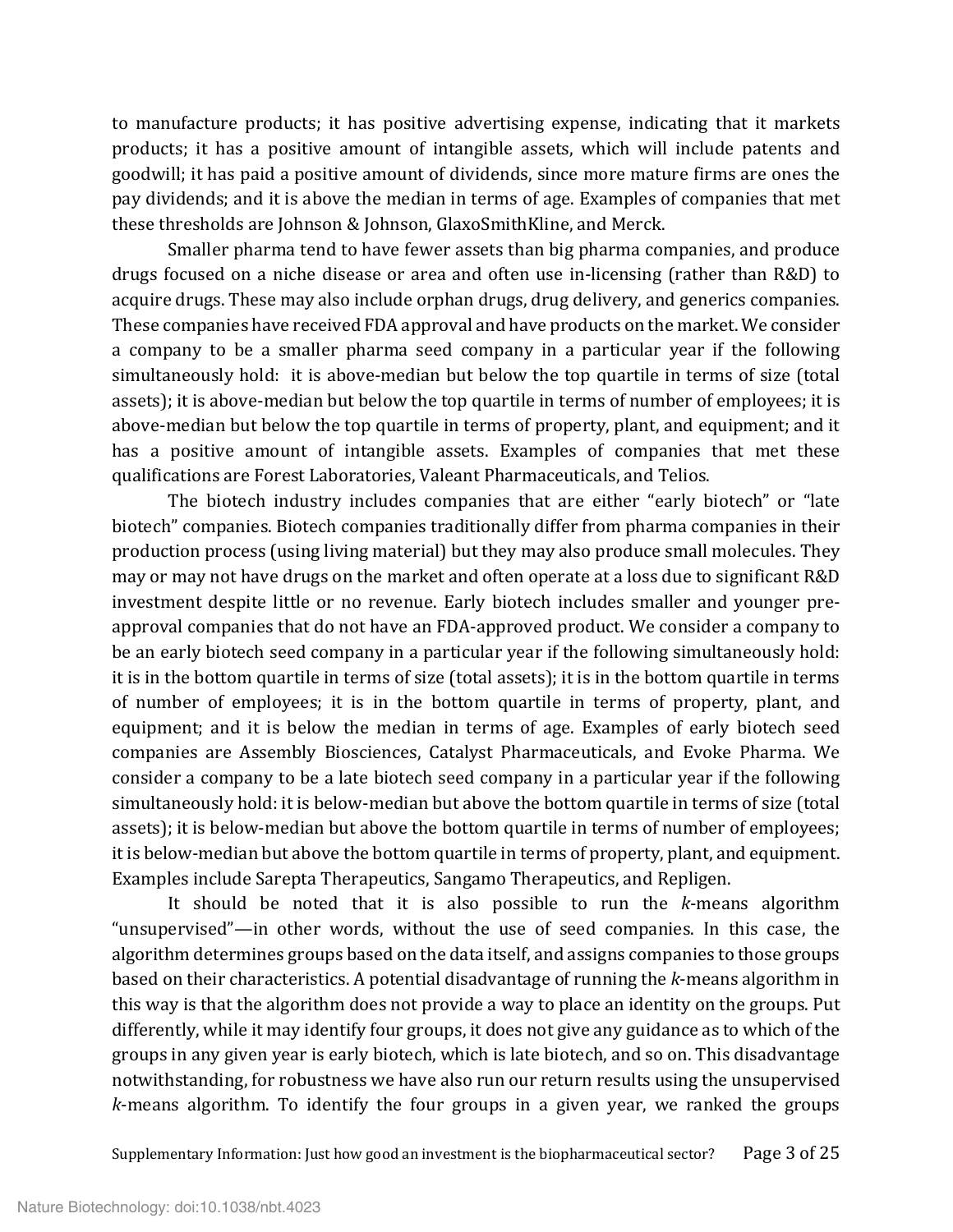according to their total assets, with the smallest being early biotech and the largest being big pharma. Our return results are qualitatively very similar when using the unsupervised *k*means algorithm, and are available upon request.

## **Collaborative Filtering**

We refer to our first alternative classification method as "collaborative filtering". Collaborative filtering is a machine learning method for matching similar items in order to provide recommendations. Similar to the *k*-means method above, the algorithm requires a number of example firms that are selected to typify each given category, in order to provide "training" for the machine learning. Based on those example firms, the algorithm then uses the same 12 variables described above for *k*-means algorithm, but iterates and weights characteristics based on score loadings. Companies are then assigned to each category based upon the score loadings and weights of these characteristics relative to each category.

Put differently, let *Yi*,*<sup>j</sup>* be the score for a company *i* that has been assigned to category (industry) *j*. The collaborative filtering algorithm assumes that *Y* takes the form of *Y* = *X*·Θ, where *X* is a matrix of input variables (company characteristics) and Θ is known as a "feature map", which is a matrix of weights corresponding to the input variables. Collaborative filtering iterates in order to estimate the weights Θ for every company to fit known values of *Y* (which initially come from the "training" example companies). This then produces a score *Y* for every company, which is used to classify each company into an industry.

The disadvantage of the collaborative filtering algorithm is that it requires a relatively large number of data points and example (training) companies for consistent estimation. This requirement prevents us from separately running the collaborative filtering algorithm in each year. As a result, we use the same criteria to identify the training companies as we did to identify the *k*-means seed companies, except that we use the mean values of each company over the entire sample rather than in each year. After identifying the training companies in this way, the collaborative filtering algorithm allows us to match each firmyear observation to one of the four industries. Applied in this way, the collaborative filtering algorithm is dynamic in the sense that a company may change its classification over time.

# **Global Industry Classification Standard (GICS)**

Our second alternative classification method is the Global Industry Classification Standard (GICS), which is a classification scheme is published by MSCI and frequently used by financial analysts. This standard defines each industry as follows:

- Pharmaceuticals (GICS 35202010): Companies engaged in the research, development or production of pharmaceuticals. Includes veterinary drugs.
- Biotechnology (GICS 35201010): Companies primarily engaged in the research, development, manufacturing and/or marketing of products based on genetic analysis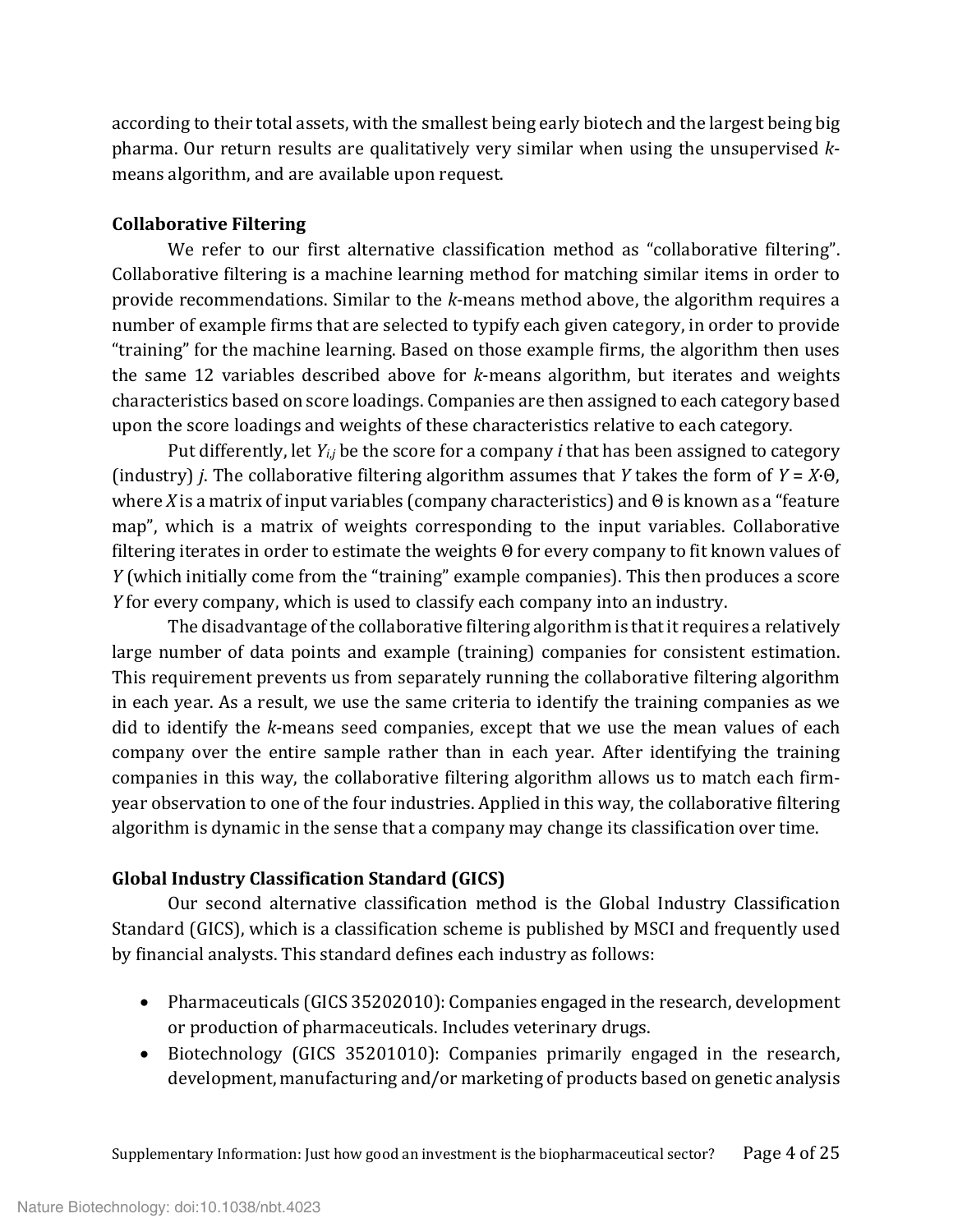and genetic engineering. Includes companies specializing in protein-based therapeutics to treat human diseases.

## **North American Industry Classification System (NAICS)**

Our third alternative classification method is the North American Industry Classification System (NAICS). This classification scheme is a widely used but relatively newer classification, and is the standard used by federal statistical agencies. The following table describes the NAICS codes corresponding to each companies in our sample, and whether it corresponds to either pharma or biotech:

| <b>NAICS Code</b> | <b>NAICS Description</b>                             | Correspondence |
|-------------------|------------------------------------------------------|----------------|
| 325412            | <b>Pharmaceutical Preparation Manufacturing</b>      | Pharma         |
| 541710            | Scientific Research and Development Services         | <b>Biotech</b> |
| 325414            | Biological Product (except Diagnostic) Manufacturing | <b>Biotech</b> |
| 325411            | Medicinal and Botanical Manufacturing                | Pharma         |
| 325413            | In-Vitro Diagnostic Substance Manufacturing          | Biotech        |
| 424210            | Drugs and Druggists' Sundries Merchant Wholesalers   | Pharma         |
| 541711            | Research and Development in Biotechnology            | <b>Biotech</b> |

All codes in our sample apart from these are classified as "other".

# **Standard Industrial Classification (SIC)**

Our fourth alternative classification system is the Standard Industrial Classification (SIC) system. SIC codes are an older classification system that was established in 1937. However, it is still very widely used as the typical way to classify companies. As the classification system is older, it is often difficult to cleanly classify newer or emerging industries using it. Nonetheless, we use the following correspondences to classify each company as pharma or biotech:

| <b>SIC Code</b> | <b>SIC Description</b>                             | Correspondence |
|-----------------|----------------------------------------------------|----------------|
| 2834            | <b>Pharmaceutical Preparations</b>                 | Pharma         |
| 2836            | <b>Biological Product Except Diagnostics</b>       | <b>Biotech</b> |
| 8731            | <b>Commercial Physical and Biological Research</b> | <b>Biotech</b> |
| 2833            | Medicinal Chemicals and Botanical Products         | Pharma         |
| 2835            | In Vitro and In Vivo Diagnostic Substances         | <b>Biotech</b> |
| 5122            | Drugs, Drug Proprietaries, and Druggists' Sundries | Pharma         |
|                 |                                                    |                |

All codes in our sample apart from these are classified as "other".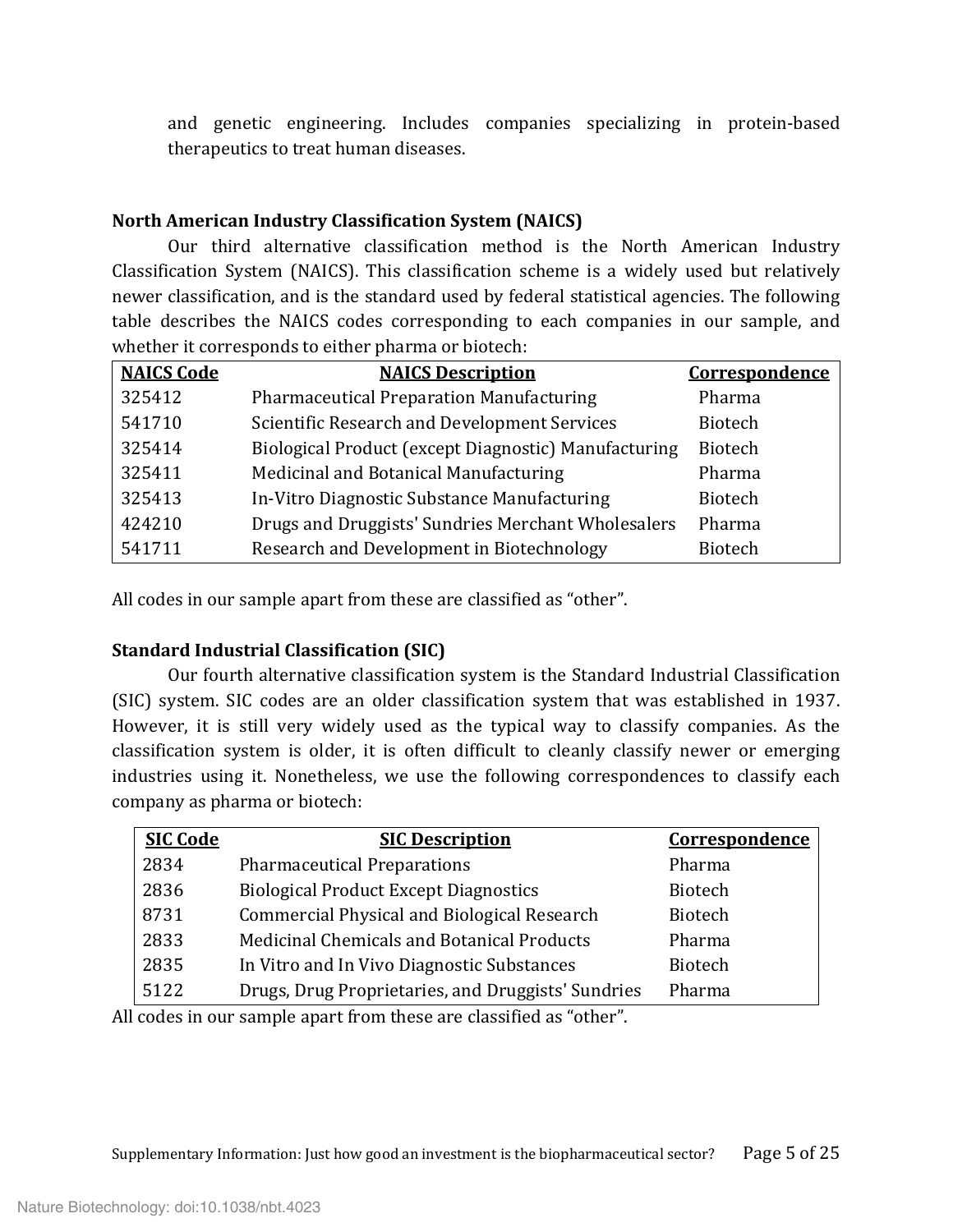#### **Unanimity, Majority Rule, Hoberg-Philips**

We also explore what our results look like when we utilize a voting method between the classifications, so that our results are not unduly influenced by companies which are ambiguous cases. More specifically, we examine companies for which all of the above classification methods agree (unanimity) in a given year and also companies for which the majority of the above classification methods agree (majority rule 3/5) in a given year.

Another more recent classification method that is used in the finance and economics literature is the Hoberg-Philips industry classification system.<sup>1,[2](#page-24-1)</sup> The classification system uses text-based analysis of product descriptions from 10-K reports, and assigns each company to an industry number. Companies that are assigned to the same industry number are therefore in the same industry, based on how similar their products are. We use the Hoberg-Philips 500 industries, which assigns companies to 500 different industries, since it provides the most fine classification partitions. There are two shortcomings of this classification method. First, while the method assigns companies to an industry number, there is not a fixed interpretation of what industry that number corresponds to. In other words, one must identify which industry numbers correspond to pharma and which industry numbers correspond to biotech. For the purposes of our analysis, we classify industry numbers 32, 319, and 207 as pharma (based on a manual inspection of the companies included in those industries), and the other companies in our sample that are assigned codes as biotech. The second shortcoming of this classification method is that not every company in our sample is classified, partly because the industry data only go back to 1996. Thus, a significant number of companies will be omitted from the sample.

#### **Return Calculation Methodology**

In this section, we provide the methodology for our various empirical analyses.

To examine the cumulative returns of the pharma and biotech industries, we form portfolios of stocks for each industry and examine the performance of each portfolio over time. As is standard in the financial economics literature, we form a value-weighted portfolio of pharma stocks and a value-weighted portfolio of biotech stocks to proxy for an investment in an industry as a whole. In each portfolio, the stock return of each pharma or biotech firm is weighted by the firm's respective market capitalization. In other words, the return of portfolio *P* in month *t* is given by:

$$
R_{P,t} = \sum_{i=1}^{N} \left( \frac{MV_{i,t-1}}{\sum_{i=1}^{N} MV_{i,t-1}} \right) \times R_{i,t}, \quad (1)
$$

where *R* represents returns, *i* indexes firms in portfolio *P*, and  $MV_{i,t-1}$  is the market capitalization of firm *i* (the stock price multiplied by the number of shares outstanding) as of the previous period. Our portfolios are reconstituted and rebalanced quarterly in order to match the calculation assumptions of the comparable market portfolio. This means that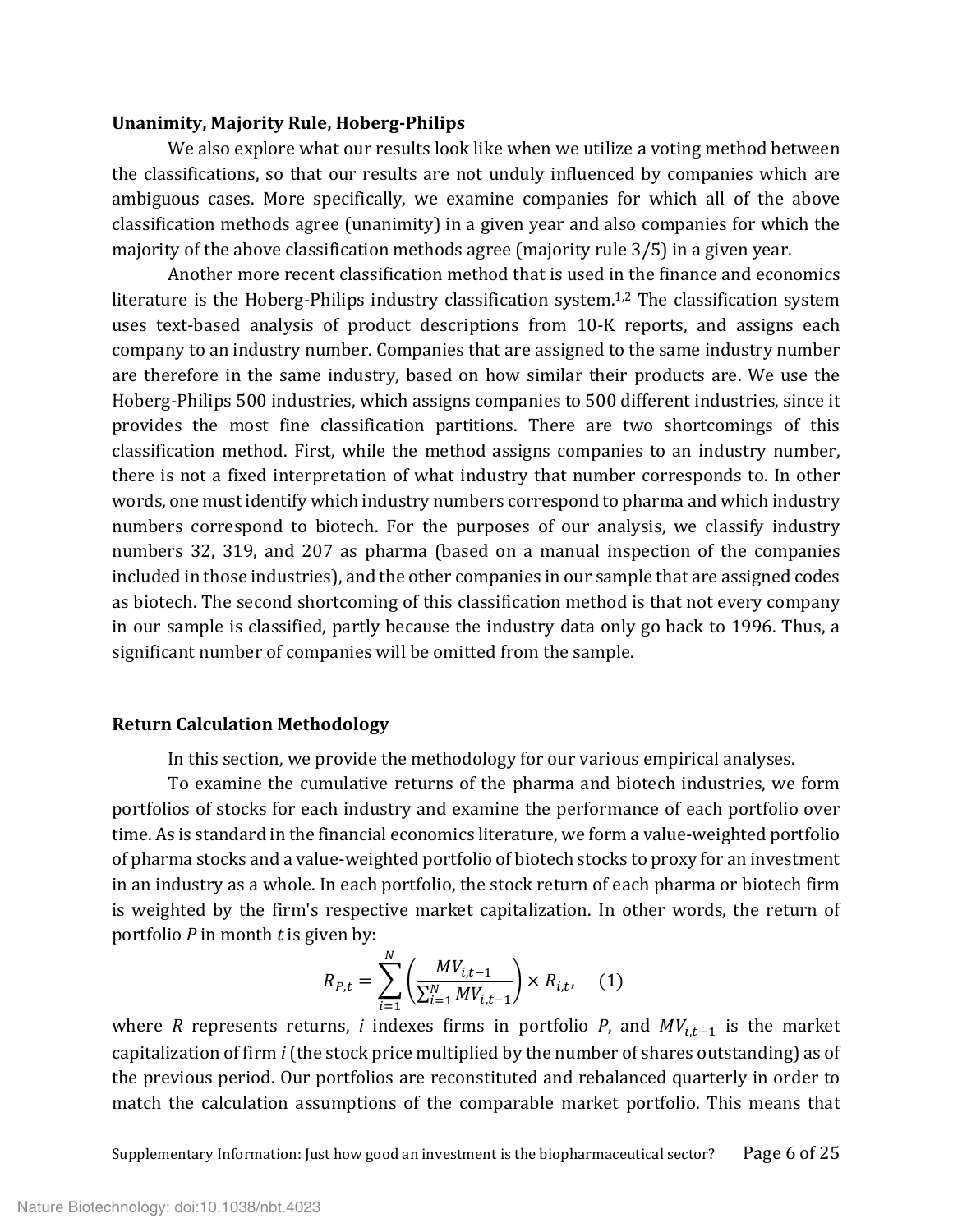while the weights  $\left(MV_{i,t-1}/\sum_{i=1}^{N}MV_{i,t-1}\right)$  vary across time as the market values of companies vary, the weights for each firm are re-calculated at the beginning of each quarter in order to reflect the entry of new companies into the portfolio. Cumulative returns over a period that runs from time 1 to *T* are calculated via the formula:

$$
R_{P,\{t=1,\dots,T\}} = \prod_{t=1}^{T} (1 + R_{P,t}). \quad (2)
$$

The annualized mean returns are calculated via the following formula for a given period:

*Ann. Mean Return* = 
$$
R_{P,\{t=1,\dots,T\}}^{(12/T)} - 1.
$$
 (3)

For our volatility calculations, we use (1) to calculate daily portfolio returns, and take the standard deviation of those returns in a given time period. Volatilities are annualized by multiplying by  $\sqrt{252}$ , given 252 trading days in a year.

Finally, Sharpe ratios are defined for a time period *t* as the expected return of the portfolio *P* in excess of the risk-free interest rate in period *t*, divided by the volatility of the portfolio *P* in period *t*:

$$
SR_{P,t} = \frac{\mathbb{E}[R_{P,t}] - rf_t}{\sigma_{P,t}}.
$$
 (4)

We compute Sharpe ratios for each period using monthly data. Risk-free interest rate data are taken from Kenneth French's website.

#### **Risk Calculation Methodology**

For the risk characteristics, we first run the following regression each year for each portfolio (pharma or biotech) *P*:

$$
R_{P,t} - rf_t = \alpha + \beta_P[R_{M,t} - rf_t] + \varepsilon_{i,t}, \quad (5)
$$

where  $R_{M,t}$  is the return on the value-weighted market portfolio;  $rf_t$  is the risk-free interest; and  $\beta_P$  is the beta, which captures the portfolio's co-movement with the market. **(5)** is estimated each year using the prior two years of daily data for each portfolio (we use daily instead of monthly returns to obtain more precise estimates).  $\alpha$  in equation (5) is the estimate of the CAPM alpha, which is the deviation of the return predicted by the CAPM.

For the volatility calculations, we form the value-weighted portfolios of stocks in the pharma and biotech industries. We calculate total return volatility for each year by taking the standard deviation of that year's daily portfolio returns. These measures are annualized by multiplying by  $\sqrt{252}$  (since there are typically 252 trading days within a year). We use a standard variance decomposition to split the total variance of each portfolio into systematic and idiosyncratic components:

 $Total Variance = Systematic Variance + Idiosyncratic Variance$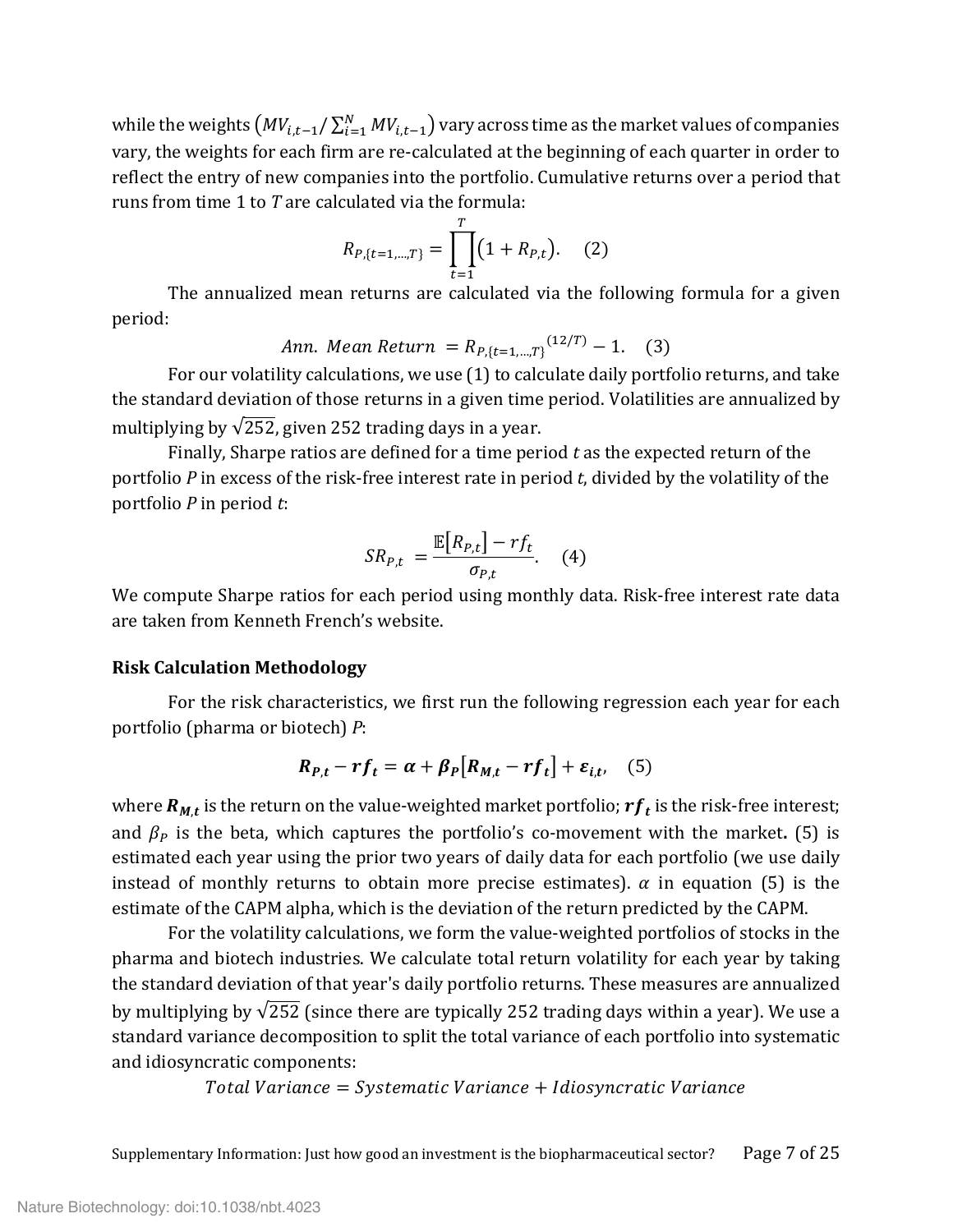$$
\sigma_P^2 = \beta_P^2 \sigma_M^2 + \sigma_{\epsilon}^2, \quad (6)
$$

where  $\sigma_p^2$  is the total portfolio variance,  $\beta_P$  is the beta of the portfolio calculated via (5), and  $\sigma_M^2$  is the variance of the market's returns. Thus, the systematic risk is given by  $\beta_P^2 \sigma_M^2$ , while the idiosyncratic risk is given by the residual,  $\sigma_{\epsilon}^2 = \sigma_{p}^2 - \beta_{p}^2 \sigma_{M}^2$ .

For brevity, we do not present the volatility and variance decomposition results using the alternate classification methods, as the results are very similar to the results with the *k*-means classification. The volatility for biotech is consistently higher than that for pharma when viewed through all of the different classifications, and moreover, the variance decomposition results are also very similar. These results are available upon request.

#### **2 Supplementary Data**

To construct our dataset, we focus on all companies that are broadly either in the pharmaceutical (pharma) or biotechnology (biotech) industries that are in the Wharton Research Data Services (WRDS) CRSP/Compustat Merged database. This list of companies, however, includes firms that do business in fields that are unrelated to medical development, but are still classified as either pharma or biotech firms. For example, there are a small number of firms that do agricultural biotechnology research, and are classified as biotech firms. We exclude such firms since they are different from the firms which we are primarily focused on, which do research related to medical purposes. In addition, some firms engage in substantial activities outside of biotech R&D (engaging in such research through an acquisition, for example). We exclude these firms to be conservative, and to avoid confounding our results with firms that also have considerable operations in other nonmedical-related industries. *Supplementary Table 1* lists the companies that we exclude from our sample, as well as the specific reason for excluding them.

We extract stock return data for the remaining publicly traded pharma and biotech companies from 1930 to 2015. We use monthly instead of daily stock returns for most of our analysis to avoid any potential issues related to days with zero returns. However, for the calculation of our risk characteristics—volatility, alphas, and betas—we use daily stock return data for more accuracy. Our final sample consists of a total of 1,066 unique firms, for 125,277 firm-month observations (2,585,900 firm-day observations). We take the market portfolio return data from CRSP, and other factor data as well as risk-free interest rate data from Kenneth French's website[.1](#page-24-2) We construct returns for the technology sector for comparison, which is a value-weighted portfolio of GICS sector 45 (Information Technology) stocks.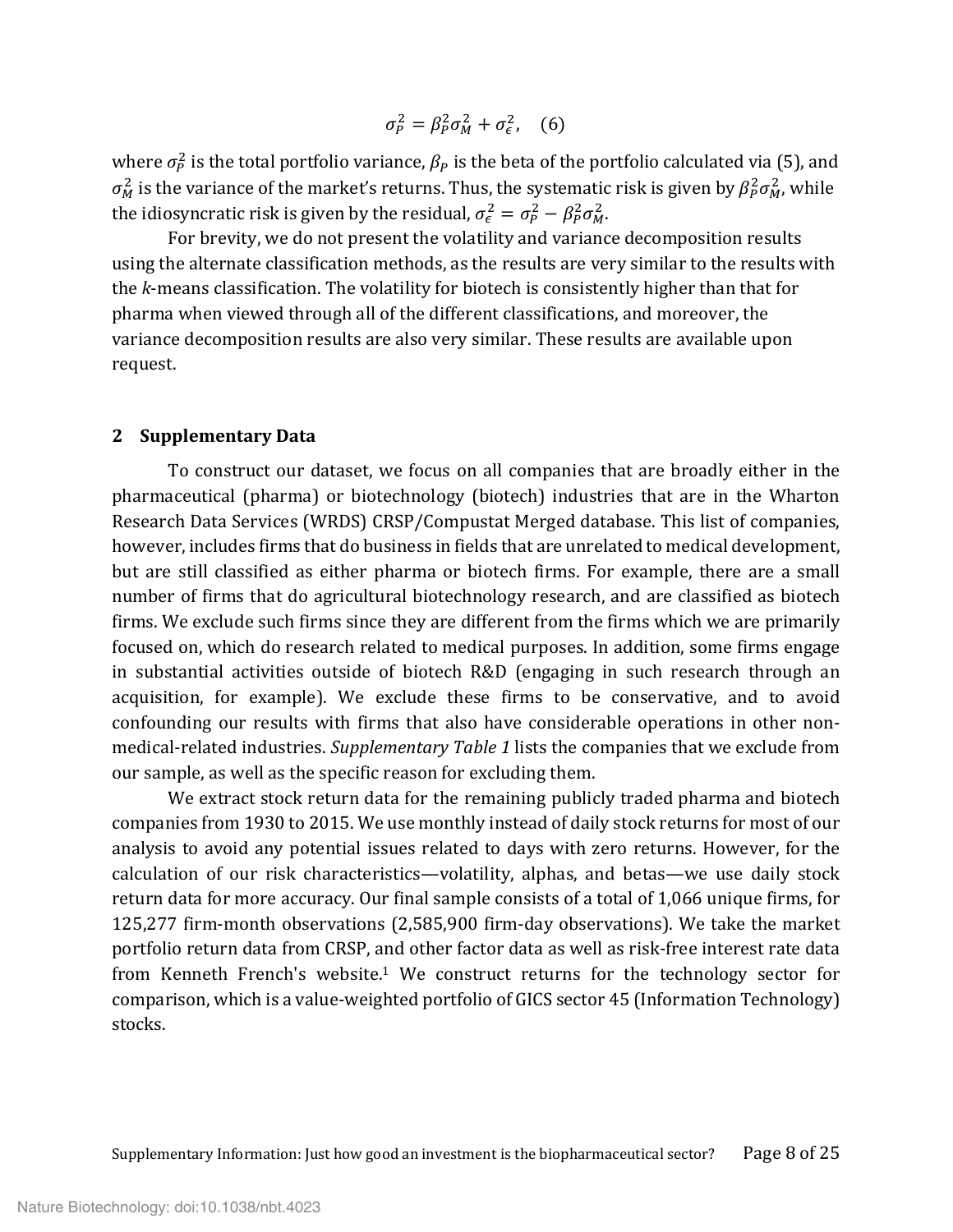| <u>Sector</u>  | Permno | <b>Company Name</b>                | <b>Reason for Exclusion</b>                                     |
|----------------|--------|------------------------------------|-----------------------------------------------------------------|
| Pharma         | 10347  | Benda Pharmaceutical Inc.          | Not directly biotech-related: laser precision technology        |
| Pharma         | 10735  | Squibb Corp.                       | Not medicine-focused: baby food, nutritional products           |
| Pharma         | 10820  | Vestar Inc.                        | Not medicine-focused: nutrional products                        |
| Pharma         | 11624  | Alcide Corp.                       | Veterinary pharmaceuticals                                      |
| Pharma         | 24110  | Clinical Sciences Inc.             | Not focused on drug development: Toxicology drug testing        |
| Pharma         | 25786  | Computer Memories Inc.             | Not medicine-focused: computer hardware                         |
| Pharma         | 33655  | Evergood Products Corp.            | Not medicine-focused: nutritional products                      |
| Pharma         | 45604  | Squibb Beech Nut Inc.              | Not medicine-focused: baby food, nutritional products           |
| Pharma         | 59985  | Shaklee Corp.                      | Not medicine-focused: nutrition, weight management              |
| Pharma         | 65832  | A L Labs Inc.                      | Not medicine-focused: agriculture and environmental testing     |
| Pharma         | 75228  | Inland Vacuum Inds Inc.            | Not medicine-focused: vacuum industry                           |
| Pharma         | 79305  | Rexall Sundown Inc.                | Not medicine-focused: nutrional products                        |
| Pharma         | 79469  | Amrion Inc.                        | Not medicine-focused: nutrional products                        |
| Pharma         | 89552  | Leiner P Nutritional Prods. Corp.  | Not medicine-focused: nutrional products                        |
| Pharma         | 91675  | Obagi Medical Products Inc.        | Not medicine-focused: cosmetic products                         |
| Biotech        | 13038  | Burcon Nutrascience Corp.          | Not medicine-focused: agriculture and nutritional products      |
| Biotech        | 13435  | American Monitor Corp.             | Not focused on drug development: decision support systems       |
| <b>Biotech</b> | 29728  | Diagnon Corp.                      | Agricultural and veterinary pharmaceuticals                     |
| Biotech        | 34630  | New Mexico & Arizona Land Co.      | Not medicine-focused: global resource development               |
| Biotech        | 43618  | Immuno Nuclear Corp.               | Not medicine-focused: device/software manufacturer              |
| <b>Biotech</b> | 45381  | International Research & Dev Corp. | Not medicine-focused: agricultural biotech                      |
| Biotech        | 61210  | Paraho Development Corp.           | Not focused on drug development: instrument manufacturing       |
| <b>Biotech</b> | 65082  | Teleconcepts Corp.                 | Not focused on drug development: telephone development          |
| Biotech        | 80379  | International Canine Genetic Inc.  | Not medicine-focused: nutrional products                        |
| Biotech        | 81269  | P D G Remediation Inc.             | Not focused on drug development: software systems               |
| Biotech        | 83527  | Microcide Pharmaceuticals Inc.     | Not medicine-focused: consumer wash products                    |
| Biotech        | 83618  | Apache Medical Systems Inc.        | Not focused on drug development: medical software coding        |
| Biotech        | 83658  | Fusion Medical Technologies Inc.   | Not focused on drug development: surgical devices               |
| Biotech        | 84521  | Casmyn Corp                        | Not focused on drug development: mining operations              |
| Biotech        | 85564  | Medical Science Systems Inc.       | Not focused on drug development: genetic testing services       |
| Biotech        | 85672  | Agritope Inc.                      | Not medicine-focused: agricultural biotech                      |
| Biotech        | 86278  | Medcare Technologies Inc.          | Not focused on drug development: medical supplies               |
| Biotech        | 86767  | Bioshield Technologies Inc.        | Not focused on drug development: HVAC coating                   |
| Biotech        | 87769  | Forbes Medi Tech Inc.              | Not medicine-focused: nutritional products                      |
| Biotech        | 88380  | Tioga Technologies Ltd.            | Not focused on drug development: software/system solutions      |
| Biotech        | 88804  | Luminent Inc.                      | Not focused on drug development: fiber-optics<br>communication  |
| Biotech        | 88846  | Biolab Inc.                        | Not focused on drug development: pool/spa water treatment       |
| Biotech        | 92225  | Synthetech Inc.                    | Not focused on drug development: material manufacturing         |
| Biotech        | 92445  | Nanosphere Inc.                    | Not focused on drug development: testing systems and<br>devices |
| Biotech        | 93345  | Codexis Inc.                       | Not focused on drug development: manufacturing services         |

# **Supplementary Table 1: Excluded Firms**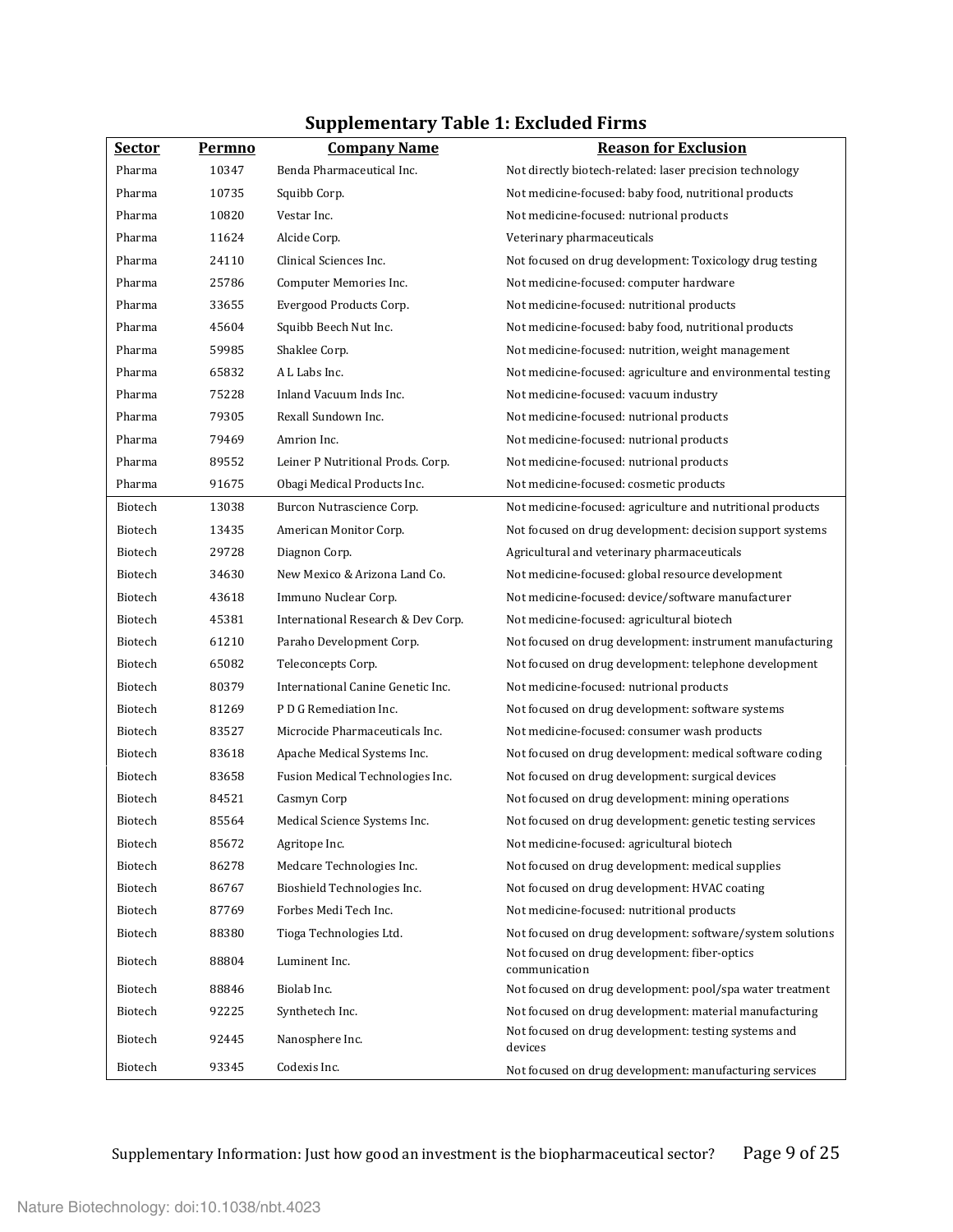#### **3 Supplementary Notes**

In this section, we provide additional results to supplement our main analysis.

#### **Return and Risk Results using Alternative Classifications**

*Supplementary Figure 1* gives the cumulative stock returns from 1930 to 2015 for the pharma and biotech portfolios using the six alternative classification methods. For better comparability, the figure segments the sample and resets all of the cumulative returns to zero at 1980, which is when the biotech sample starts.

For each of the classification methods, the pharma portfolio returns are very similar. In particular, the pharma portfolio outperforms the market over the time period. However, the relative performance of the biotech portfolio varies substantially, depending on the particular classification method that is used. For example, collaborative filtering has biotech underperforming pharma, the market, and the tech sector These results are in line with those using the *k*-means classification system in the main text, except biotech's relative underperformance is even more pronounced. In contrast, with the GICS, SIC, and NAICS classifications, the returns of biotech are roughly in line (or slightly below) those of tech but underperform both pharma and the market until around 2000, after which the performance of biotech improves—by 2010 it is in line with the returns of the market, and after 2010 it overtakes the market and catches up to pharma. A majority rule classification produces returns that are close to those of the GICS, SIC, and NAICS classifications. If one only considers unanimity when classifying companies, biotech consistently underperforms all of the other indexes, to an even greater extent than the k-means or collaborative filtering classifications. used in the main text. Finally, the Hoberg-Philips classification has biotech performing very similarly to pharma. However, a shortcoming of the unanimity and Hoberg-Phillips classifications both exclude a number of firms in the sample—there are many firms for which not all of the five classification methods agree, and the sample window for Hoberg-Phillips prevent all firms from being include. The main takeaway is that the figure highlights how different the cumulative returns may be, depending on the particular classification method used.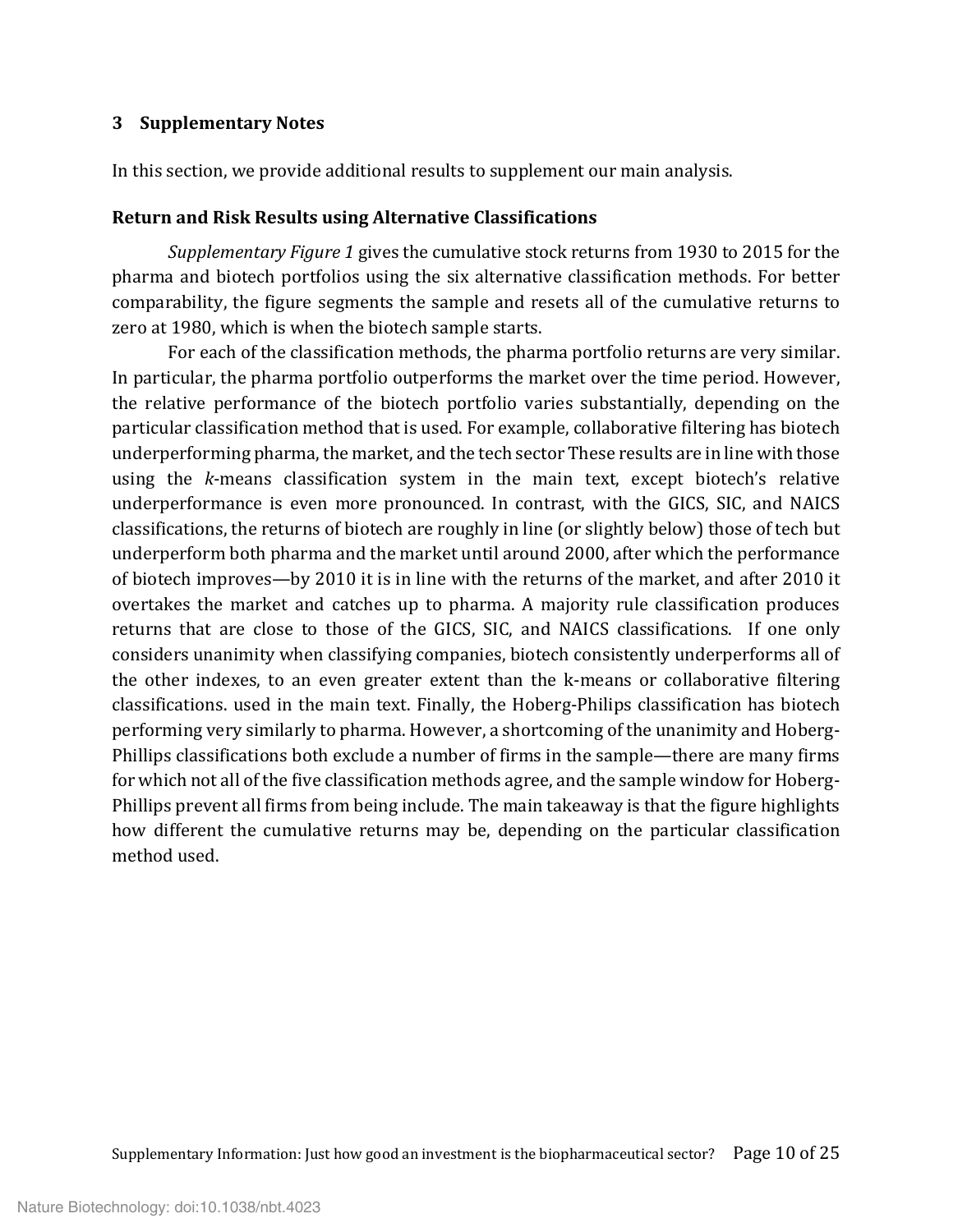

# **Supplementary Figure 1: Cumulative Returns over Time, Pre- and Post-biotech**

Supplementary Information: Just how good an investment is the biopharmaceutical sector? Page 11 of 25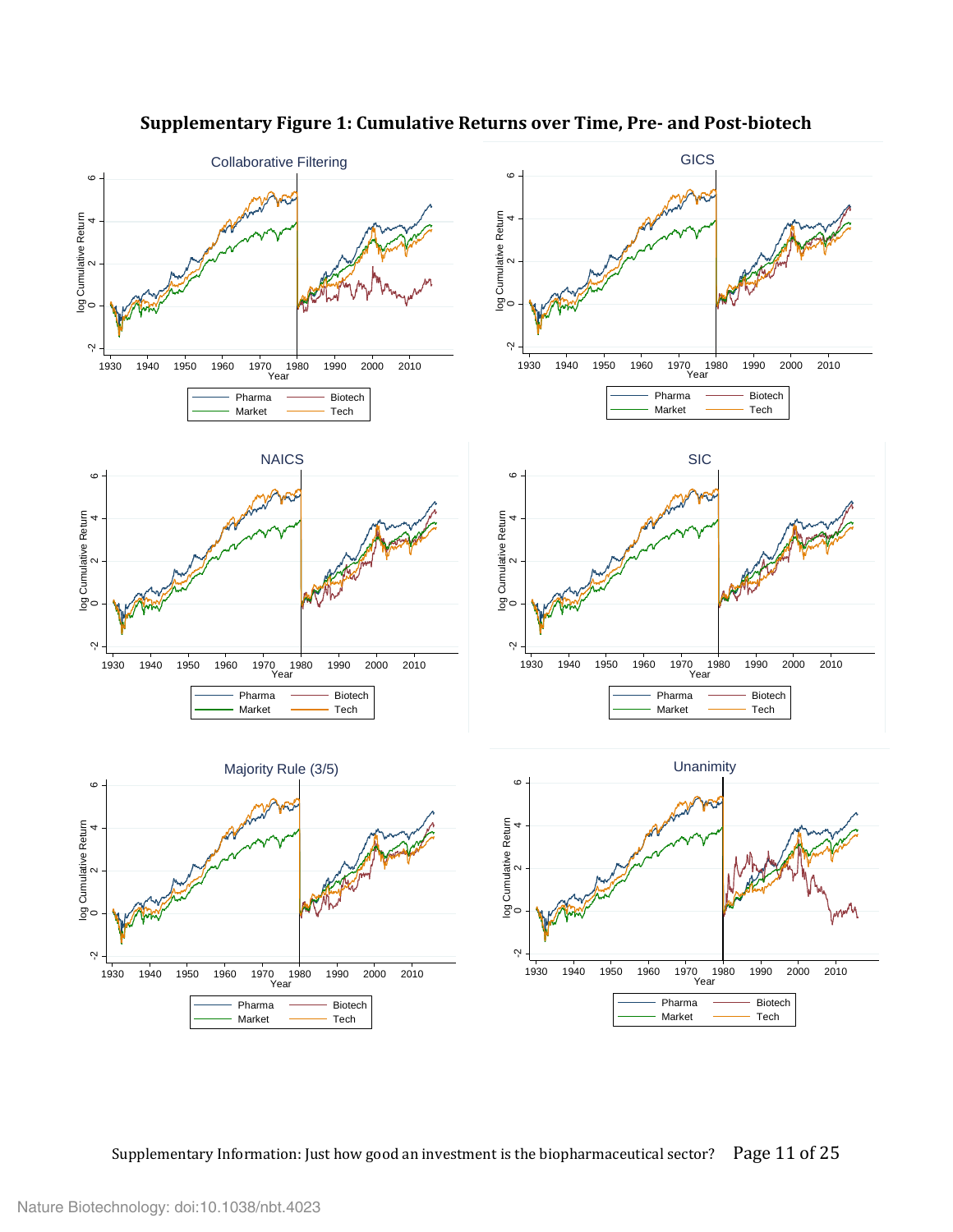#### **Supplementary Figure 1: Cumulative Returns over Time, Pre- and Post-biotech**



Returns for the biopharmaceutical sector. Returns are plotted over several time periods and compared to the returns of overall market and the technology sector, both taken from CRSP. Cumulative returns are plotted (on a logarithmic scale) comparing the entire pharma, tech and biotech sectors (classified according to the indicated method) to the market in two distinct time periods—from 1930 to 1980 (pre-biotech) and from 1980 to 2015 (post-biotech). The sample is segmented in this way because 1980 is the first year in which the data permit a distinction between pharma and biotech firms, thus yielding reasonable benefits from the averaging process and Facilitating a fairer comparison between the groups for the pre- and post-biotech periods.<br>
Facilitating a fairer comparison between the groups for the pre- and post-biotech periods. -2013<br>
The pharma and biotech firms, th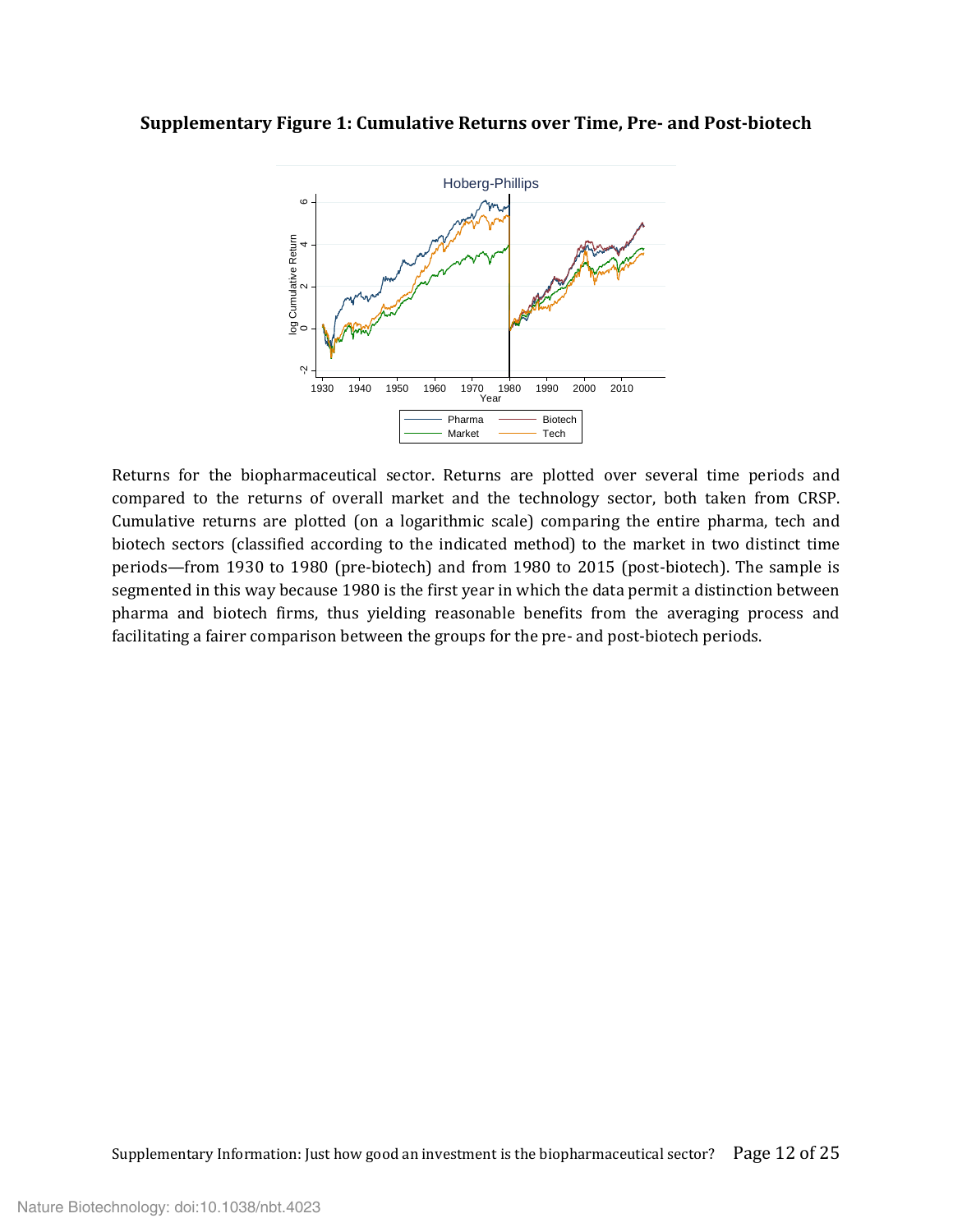Overall, the different classification methods paint a very different picture regarding the relative performance of the biotech industry. The main differences between the classification methods, however, can be attributed to a small number of companies with very high returns over the sample period, and the static nature of the GICS, NAICS, and SIC classifications. For example, the difference between the returns of the kmeans/collaborative filtering classification and the GICS/NAICS/SIC classifications for the biotech industry can be attributed mainly to whether certain companies are classified as pharma or biotech. Two companies in particular are especially important in this respect: Gilead and Amgen. While these companies are always classified as biotech firms under the GICS/NAICS/SIC classifications, they begin as biotech companies under *k*-means but then switch to being pharma companies after they expand, and they are classified as pharma companies under collaborative filtering. If these companies were to be considered biotech companies throughout the sample under either *k*-means or collaborative filtering, the resulting pattern of returns would closely match those of the GICS/NAICS/SIC classifications. These companies affect the biotech portfolio substantially because most companies in that portfolio are smaller, with lower market capitalizations, and so adding relatively large companies to the portfolio will have a larger impact on the portfolio's returns (since they are value-weighted). Companies that gain in size and perform well will thus have an outsized impact on the biotech portfolio. In contrast, the pharma portfolio has many larger companies with higher market capitalizations that all of the classifications consider to be pharma companies, and will thus be less affected by the inclusion or exclusion of a small number of companies.

These results underscore that, while pharma seems to consistently outperform the market, the relative performance of biotech is sensitive to the particular classification method used and whether particular companies are considered to be pharma or biotech companies—biotech may thus outperform both the market and pharma if these outlier companies are included, or underperform both if these outlier companies are excluded. However, the results in the main text suggest that, barring these few companies for which there may be uncertainty regarding their industry classification, the performance of other companies in the biotech sector has been comparatively poor.

*Supplementary Table 2* provides the annualized mean returns for 5-year subperiods using the different classification methods. Similar to the previous section, the performance of the pharma portfolio is very similar between the different classifications, including the kmeans classification method used in the main text. In the periods before 1980, the pharma portfolio generally outperforms the market portfolio, although there are three periods where it underperforms. Starting in the mid-1980s, the pharma portfolio consistently matches or outperforms the market portfolio, although the magnitude of the outperformance varies across subperiods. For the biotech portfolio, however, the relative performance differs substantially between the different classification methods. For example, with the collaborative filtering method, biotech substantially underperforms the market in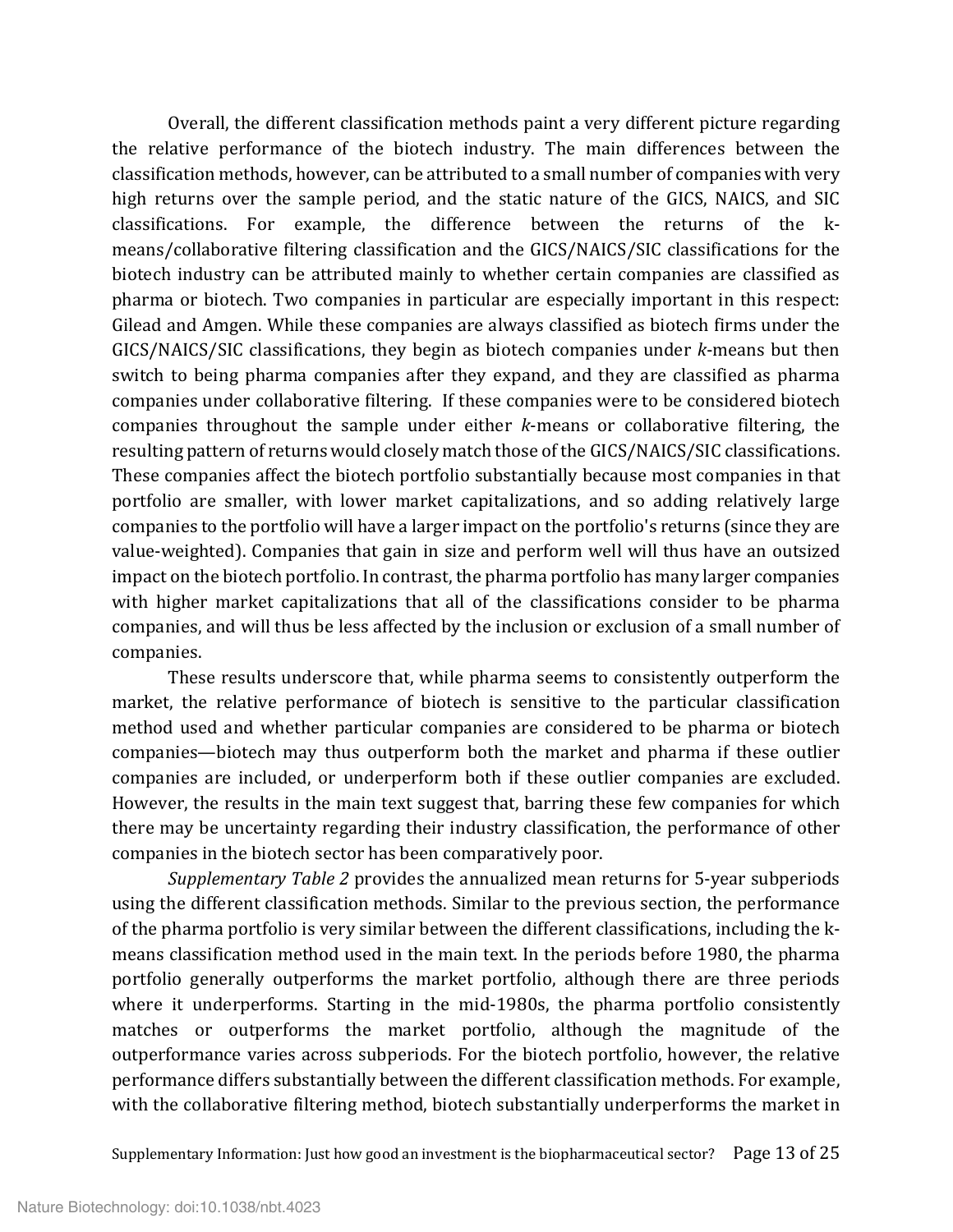every subperiod other than the most recent subperiod from 2010 to 2015 (where it matches the market). With GICS, NAICS, and SIC codes, biotech's performance is worse than pharma prior to 1990, but is subsequently better than pharma from 1995-1999. While biotech's performance is roughly in line with pharma from 2000-2009, according to these three classification methods, it is substantially higher than that of pharma in the most recent period from 2010 to 2015. Majority rule (3/5) also paints a very similar picture, partly due to the high level of agreement between the GICS, NAICS, and SIC classifications. Finally, the performance of biotech is the worst overall with the unanimity method, with biotech posting mostly negative returns and underperforming both pharma and the market in every subperiod except for the first period from 1980-1984.

The overall takeaway is that, while pharma generally outperforms the market, this also depends on the particular subperiod—it does not always outperform the market and underperforms the market in some subperiods. Moreover, how great the outperformance is varies between subperiods. Biotech's performance relative to pharma and the market varies substantially between classification methods and subperiods, with some classification methods showing biotech outperforming pharma and the market in many periods, and other methods showing biotech underperforming. As a result, whether biotech fares well is more uncertain, and this underscores how the performance is sensitive to which firms are classified as biotech firms, as discussed previously.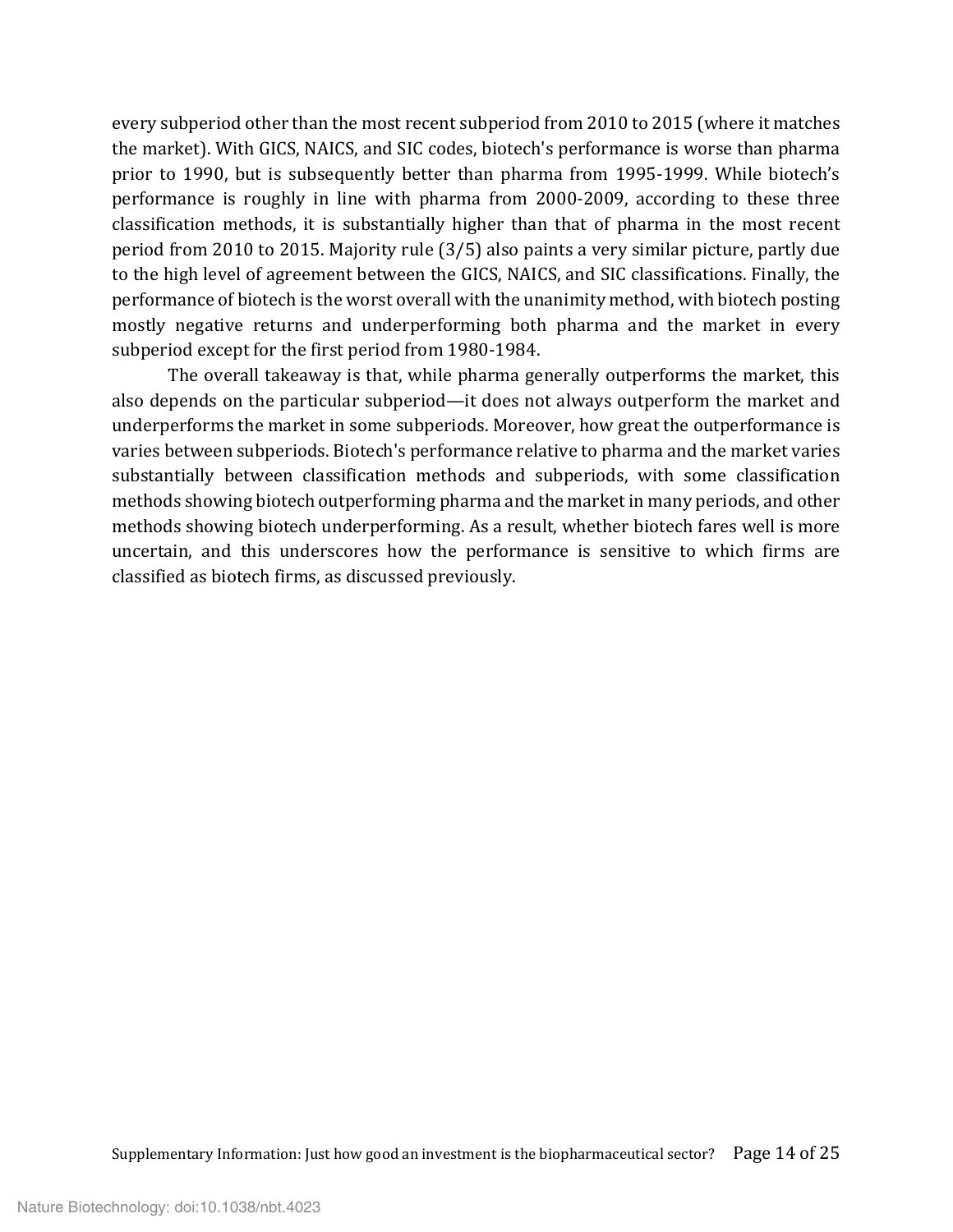| <b>Time</b> |               | <b>GICS</b> |                          |        | <b>SIC</b>               |        | <b>NAICS</b>             |        | <b>Collaborative Filtering</b> |        | Unanimity                |        | <b>Majority Rule (3/5)</b> | <b>Hoberg-Phillips</b> |                          |
|-------------|---------------|-------------|--------------------------|--------|--------------------------|--------|--------------------------|--------|--------------------------------|--------|--------------------------|--------|----------------------------|------------------------|--------------------------|
| Period      | <b>Market</b> | Pharma      | <b>Biotech</b>           | Pharma | <b>Biotech</b>           | Pharma | <b>Biotech</b>           | Pharma | <b>Biotech</b>                 | Pharma | <b>Biotech</b>           | Pharma | <b>Biotech</b>             | Pharma                 | <b>Biotech</b>           |
| 1930-1934   | $-10%$        | 2%          |                          | 2%     | $\overline{a}$           | 2%     |                          | 2%     |                                | 2%     | $\overline{\phantom{a}}$ | 2%     |                            | 20%                    |                          |
| 1935-1939   | 10%           | 15%         | $\overline{\phantom{a}}$ | 15%    | $\overline{\phantom{a}}$ | 15%    | $\sim$                   | 15%    | $\sim$                         | 15%    | $\sim$                   | 15%    | $\overline{\phantom{a}}$   | 16%                    | $\overline{\phantom{a}}$ |
| 1940-1944   | 9%            | 2%          | $\overline{\phantom{a}}$ | 2%     | $\blacksquare$           | 2%     | $\overline{\phantom{a}}$ | $2\%$  | $\sim$                         | $2\%$  | $\sim$                   | 2%     | $\overline{\phantom{a}}$   | $-2%$                  | $\overline{\phantom{0}}$ |
| 1945-1949   | 11%           | 17%         | $\sim$                   | 18%    | $\overline{\phantom{a}}$ | 17%    | $\sim$                   | 17%    | $\sim$                         | 18%    | $\sim$                   | 17%    | $\overline{\phantom{a}}$   | 22%                    | $\overline{\phantom{a}}$ |
| 1950-1954   | 22%           | 17%         | $\overline{a}$           | 16%    | $\overline{\phantom{a}}$ | 17%    | $\overline{\phantom{a}}$ | 17%    | $\overline{\phantom{a}}$       | 16%    | $\sim$                   | 17%    | $\overline{\phantom{a}}$   | 15%                    |                          |
| 1955-1959   | 15%           | 26%         | $\overline{\phantom{a}}$ | 27%    | $\overline{\phantom{a}}$ | 26%    | $\sim$                   | 26%    | $\sim$                         | 27%    | $\sim$                   | 26%    | $\overline{\phantom{a}}$   | 20%                    | $\overline{\phantom{0}}$ |
| 1960-1964   | 10%           | 11%         | $\overline{\phantom{a}}$ | 12%    | $\overline{\phantom{a}}$ | 11%    | $\blacksquare$           | 11%    | $\sim$                         | 12%    | $\sim$                   | 11%    | $\overline{\phantom{a}}$   | 14%                    | $\overline{\phantom{0}}$ |
| 1965-1969   | 6%            | 12%         | $\sim$                   | 13%    | $\overline{\phantom{a}}$ | 12%    | $\sim$                   | 12%    | $\sim$                         | 13%    | $\sim$                   | 12%    | $\sim$                     | 14%                    | $\overline{\phantom{a}}$ |
| 1970-1974   | $-4%$         | 4%          | $\overline{\phantom{a}}$ | 4%     | $\blacksquare$           | 4%     | $\overline{\phantom{a}}$ | 4%     | $\overline{\phantom{a}}$       | 4%     | $\overline{\phantom{0}}$ | 4%     | $\overline{\phantom{a}}$   | 6%                     |                          |
| 1975-1979   | 18%           | 6%          | $\overline{\phantom{a}}$ | 4%     | $\overline{\phantom{a}}$ | 6%     | $\sim$                   | 6%     | $\overline{\phantom{a}}$       | 4%     | $\sim$                   | 6%     | $\overline{\phantom{a}}$   | 3%                     | $\blacksquare$           |
| 1980-1984   | 14%           | 13%         | $-1%$                    | 13%    | 3%                       | 13%    | $-3%$                    | 13%    | 4%                             | 13%    | 43%                      | 13%    | $-3%$                      | 11%                    | 19%                      |
| 1985-1989   | 18%           | 28%         | 16%                      | 28%    | 13%                      | 28%    | 14%                      | 27%    | 6%                             | 28%    | 3%                       | 28%    | 13%                        | 31%                    | 20%                      |
| 1990-1994   | 9%            | 9%          | 13%                      | 9%     | 16%                      | 9%     | 16%                      | 9%     | $-3%$                          | 9%     | $-8%$                    | 9%     | 15%                        | 9%                     | 11%                      |
| 1995-1999   | 27%           | 32%         | 39%                      | 32%    | 43%                      | 32%    | 43%                      | 33%    | 18%                            | 33%    | 19%                      | 32%    | 43%                        | 34%                    | 33%                      |
| 2000-2004   | $-1\%$        | $-1\%$      | 0%                       | $-1\%$ | $-2\%$                   | $-1\%$ | $-2\%$                   | $-1\%$ | $-7%$                          | $-2%$  | $-20%$                   | $-1\%$ | $-2%$                      | $-1\%$                 | 0%                       |
| 2005-2009   | 2%            | 2%          | 3%                       | 3%     | $1\%$                    | 3%     | $1\%$                    | 2%     | $-8%$                          | $1\%$  | $-25%$                   | 3%     | 0%                         | 3%                     | 1%                       |
| 2010-2015   | 11%           | 15%         | 26%                      | 17%    | 25%                      | 17%    | 25%                      | 18%    | 11%                            | 15%    | $-2\%$                   | 17%    | 25%                        | 20%                    | 18%                      |
| 1980-2015   | 11%           | 14%         | 13%                      | 14%    | 13%                      | 14%    | 13%                      | 14%    | 3%                             | 13%    | $-1\%$                   | 14%    | 12%                        | 15%                    | 14%                      |
| 1930-2015   | 9%            | 12%         | $\overline{\phantom{a}}$ | 12%    | $\overline{\phantom{a}}$ | 12%    | $\overline{\phantom{a}}$ | 12%    | $\overline{\phantom{a}}$       | 12%    | $\sim$                   | 12%    | $\overline{\phantom{a}}$   | 13%                    |                          |

# **Supplementary Table 2: Annualized Mean Returns using Alternate Classifications**

This table provides annualized mean return estimates for various subperiods, using the indicated classification methods for pharma and biotech firms. The market is also included, for comparison. Returns are calculated using monthly stock return data.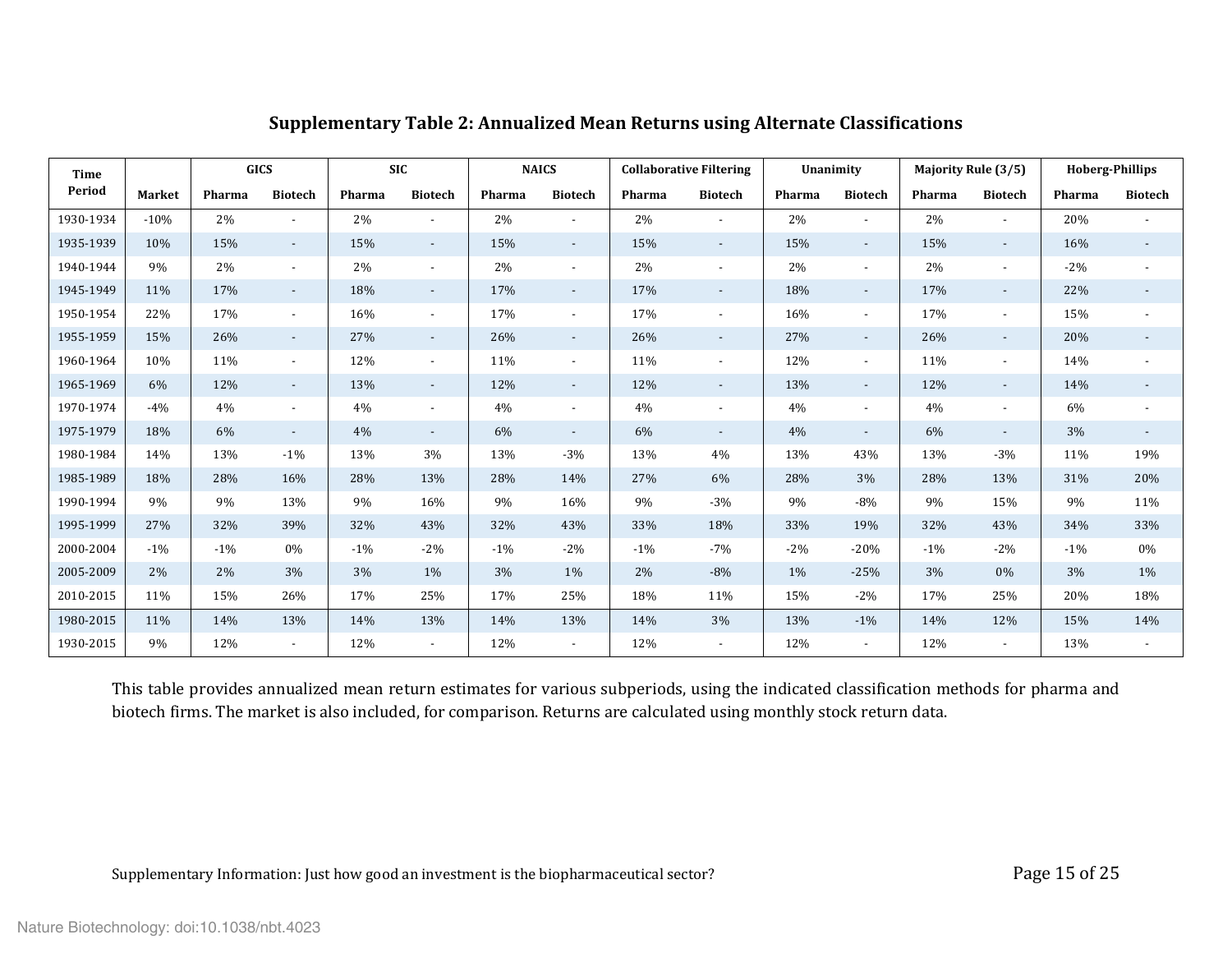*Supplementary Table 3* provides annualized volatility estimates for the 5-year subperiods for the various classification methods. The results are qualitatively very similar to the results with the k-means classification in the main text. The volatility for biotech is consistently higher than that for pharma when viewed through all of the different classifications.

Finally, *Supplementary Table 4* gives the Sharpe ratios of each portfolio and the overall market for each time period for the various classification methods. The Sharpe ratios are quite consistent between the different classification methods for the pharma portfolio. Before 2000, the pharma portfolio does not consistently have either a higher or lower Sharpe ratio than the market portfolio—it is higher than the market in roughly half of the subperiods, and lower than the market in the rest. Since 2000, all of the classification methods show pharma outperforming the market on a risk-adjusted basis.

The Sharpe ratios for the biotech portfolio give different results across the various classifications. For most of the alternate classifications, the Sharpe ratios for biotech are lower than those for both pharma and the market in roughly half of the subperiods. For example, the GICS classification, where biotech outperformed pharma in every subperiod since 2000, has biotech posting a lower Sharpe ratio than pharma in three out of the seven subperiods. In contrast, collaborative filtering has biotech posting a lower Sharpe ratio than pharma in all but one subperiod, which is along the same lines of the results for *k*-means in the main text. Thus, the risk-adjusted returns also suggest that the performance of biotech is dependent on the particular classification method used, and that the outliers may have an outsized impact on the results.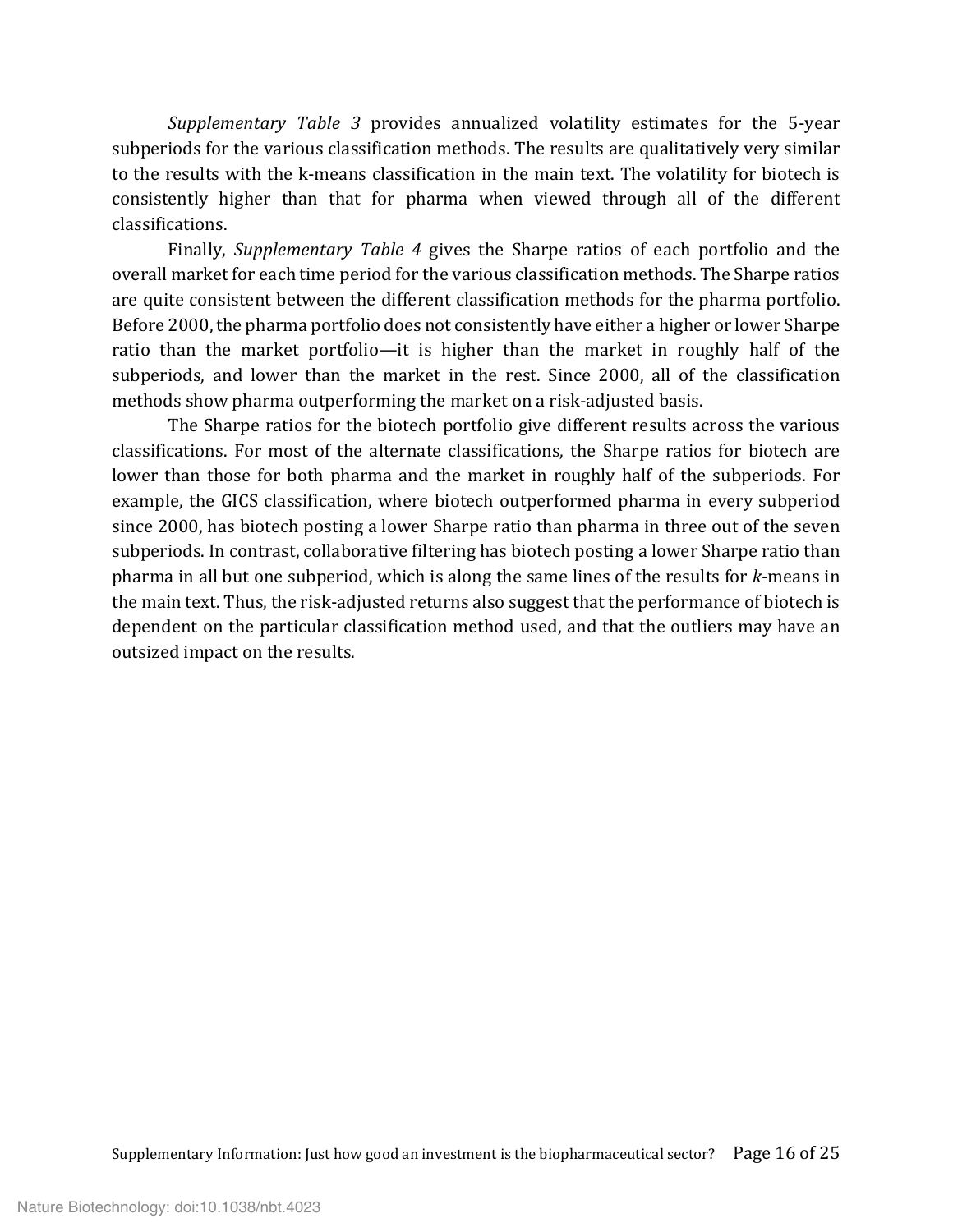| Time      |               |        | <b>GICS</b>              |        | <b>SIC</b>               | <b>NAICS</b> |                          | <b>Collaborative Filtering</b> |                          | Unanimity |                |        | Majority Rule (3/5)      | <b>Hoberg-Phillips</b> |                          |
|-----------|---------------|--------|--------------------------|--------|--------------------------|--------------|--------------------------|--------------------------------|--------------------------|-----------|----------------|--------|--------------------------|------------------------|--------------------------|
| Period    | <b>Market</b> | Pharma | <b>Biotech</b>           | Pharma | <b>Biotech</b>           | Pharma       | <b>Biotech</b>           | Pharma                         | <b>Biotech</b>           | Pharma    | <b>Biotech</b> | Pharma | <b>Biotech</b>           | Pharma                 | <b>Biotech</b>           |
| 1930-1934 | 0.33          | 0.34   |                          | 0.34   | $\overline{a}$           | 0.34         |                          | 0.34                           | $\overline{\phantom{a}}$ | 0.34      | $\overline{a}$ | 0.34   | $\overline{a}$           | 0.34                   |                          |
| 1935-1939 | 0.21          | 0.14   | $\sim$                   | 0.14   | $\sim$                   | 0.14         | $\sim$                   | 0.14                           | $\overline{\phantom{a}}$ | 0.14      | $\sim$         | 0.14   | $\overline{\phantom{a}}$ | 0.14                   |                          |
| 1940-1944 | 0.12          | 0.12   | $\sim$                   | 0.12   | $\overline{\phantom{a}}$ | 0.12         | $\overline{\phantom{a}}$ | 0.12                           | $\overline{\phantom{a}}$ | 0.12      | $\sim$         | 0.12   |                          | 0.12                   |                          |
| 1945-1949 | 0.13          | 0.15   | $\sim$                   | 0.15   | $\overline{\phantom{a}}$ | 0.15         | $\overline{\phantom{a}}$ | 0.15                           | $\sim$                   | 0.15      | $\sim$         | 0.15   | $\overline{a}$           | 0.15                   | $\overline{\phantom{a}}$ |
| 1950-1954 | 0.09          | 0.12   | $\sim$                   | 0.12   | $\blacksquare$           | 0.12         | $\overline{\phantom{a}}$ | 0.12                           | $\blacksquare$           | 0.12      | $\sim$         | 0.12   | $\overline{\phantom{a}}$ | 0.12                   |                          |
| 1955-1959 | 0.11          | 0.15   | $\sim$                   | 0.15   | $\sim$                   | 0.15         | $\overline{\phantom{a}}$ | 0.15                           | $\overline{\phantom{a}}$ | 0.15      | $\sim$         | 0.15   | $\overline{\phantom{a}}$ | 0.15                   |                          |
| 1960-1964 | 0.10          | 0.14   | $\sim$                   | 0.14   | $\overline{\phantom{a}}$ | 0.14         | $\overline{\phantom{a}}$ | 0.14                           | $\blacksquare$           | 0.14      | $\sim$         | 0.14   | $\overline{a}$           | 0.14                   |                          |
| 1965-1969 | 0.09          | 0.11   | $\sim$                   | 0.11   | $\overline{\phantom{a}}$ | 0.11         | $\sim$                   | 0.11                           | $\overline{\phantom{a}}$ | 0.11      | $\sim$         | 0.11   | $\overline{\phantom{a}}$ | 0.11                   |                          |
| 1970-1974 | 0.15          | 0.18   | $\overline{\phantom{a}}$ | 0.18   | $\blacksquare$           | 0.18         | $\overline{\phantom{a}}$ | 0.18                           | $\blacksquare$           | 0.18      | $\sim$         | 0.18   | $\overline{\phantom{a}}$ | 0.18                   |                          |
| 1975-1979 | 0.11          | 0.14   | $\sim$                   | 0.16   | $\sim$                   | 0.14         | $\sim$                   | 0.14                           | $\sim$                   | 0.14      | $\sim$         | 0.14   | $\overline{a}$           | 0.14                   | $\sim$                   |
| 1980-1984 | 0.14          | 0.15   | 0.28                     | 0.15   | 0.28                     | 0.15         | 0.29                     | 0.15                           | 0.32                     | 0.15      | 0.63           | 0.15   | 0.29                     | 0.16                   | 0.18                     |
| 1985-1989 | 0.16          | 0.21   | 0.30                     | 0.21   | 0.27                     | 0.21         | 0.28                     | 0.21                           | 0.26                     | 0.21      | 0.33           | 0.21   | 0.27                     | 0.22                   | 0.21                     |
| 1990-1994 | 0.11          | 0.17   | 0.25                     | 0.17   | 0.27                     | 0.17         | 0.27                     | 0.17                           | 0.22                     | 0.18      | 0.32           | 0.17   | 0.26                     | 0.18                   | 0.18                     |
| 1995-1999 | 0.15          | 0.21   | 0.24                     | 0.21   | 0.27                     | 0.21         | 0.27                     | 0.21                           | 0.23                     | 0.22      | 0.24           | 0.21   | 0.26                     | 0.21                   | 0.24                     |
| 2000-2004 | 0.20          | 0.23   | 0.40                     | 0.23   | 0.43                     | 0.23         | 0.43                     | 0.23                           | 0.35                     | 0.24      | 0.43           | 0.23   | 0.42                     | 0.24                   | 0.27                     |
| 2005-2009 | 0.24          | 0.19   | 0.22                     | 0.18   | 0.24                     | 0.18         | 0.24                     | 0.19                           | 0.26                     | 0.19      | 0.30           | 0.19   | 0.24                     | 0.19                   | 0.22                     |
| 2010-2015 | 0.16          | 0.15   | 0.22                     | 0.15   | 0.22                     | 0.15         | 0.22                     | 0.16                           | 0.27                     | 0.15      | 0.32           | 0.15   | 0.22                     | 0.17                   | 0.18                     |
| 1980-2015 | 0.17          | 0.19   | 0.28                     | 0.19   | 0.29                     | 0.19         | 0.29                     | 0.19                           | 0.28                     | 0.19      | 0.39           | 0.19   | 0.29                     | 0.20                   | 0.21                     |
| 1930-2015 | 0.17          | 0.18   | $\sim$                   | 0.18   | $\overline{\phantom{a}}$ | 0.18         | $\sim$                   | 0.18                           | $\overline{\phantom{a}}$ | 0.18      | $\sim$         | 0.18   | $\overline{\phantom{a}}$ | 0.18                   |                          |

# **Supplementary Table 3: Annualized Volatilities using Alternate Classifications**

This table provides annualized volatility estimates for various subperiods, using the indicated classification methods for pharma and biotech firms. The market is also included, for comparison. Volatility is calculated using daily stock return data.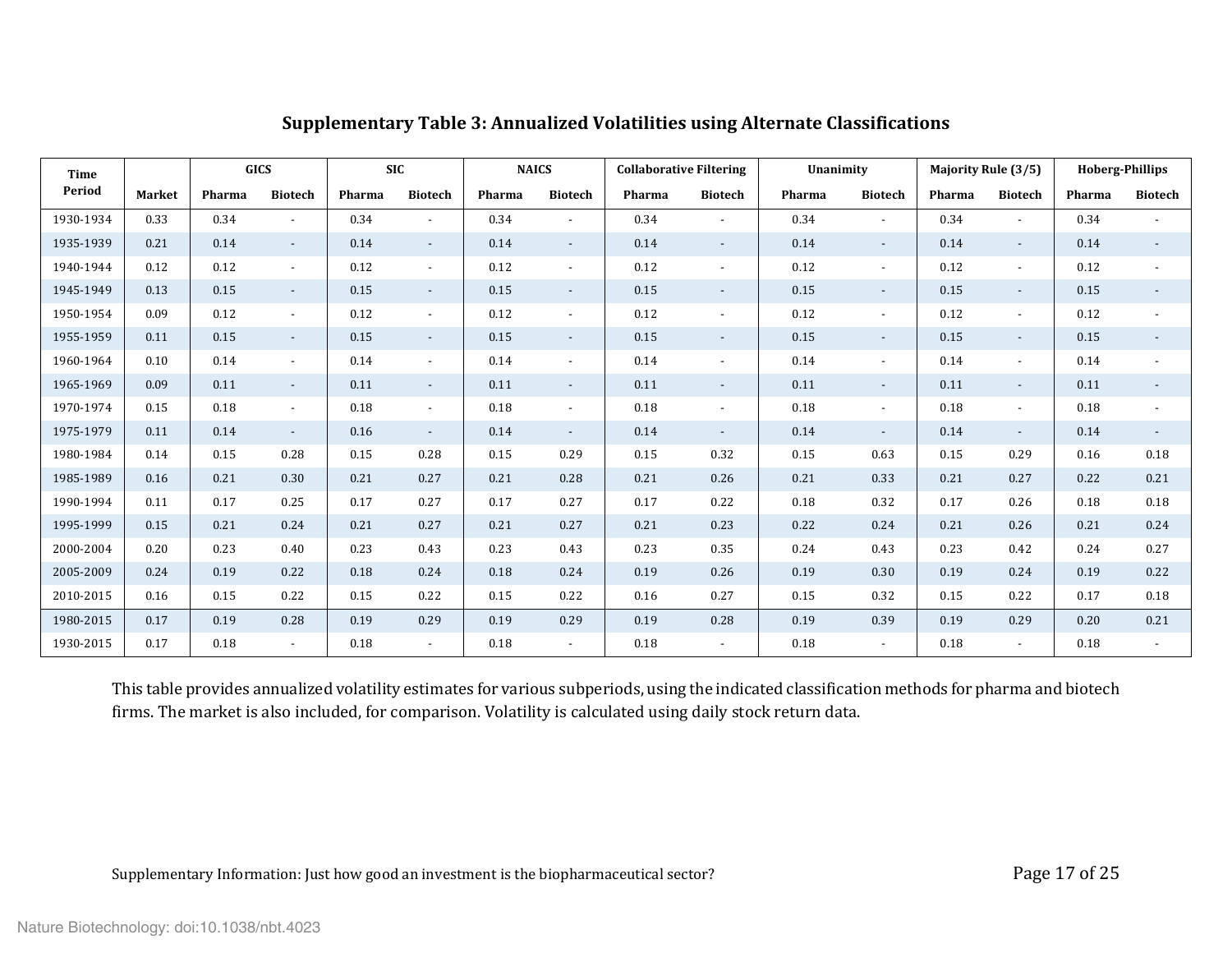| <b>Time Period</b> |         | <b>GICS</b> |                          | <b>SIC</b> |                          |         | <b>NAICS</b>             |         | Collaborative<br><b>Filtering</b> |         | Unanimity                |         | Majority Rule (3/5)      | <b>Hoberg-Phillips</b> |                          |
|--------------------|---------|-------------|--------------------------|------------|--------------------------|---------|--------------------------|---------|-----------------------------------|---------|--------------------------|---------|--------------------------|------------------------|--------------------------|
|                    | Market  | Pharma      | <b>Biotech</b>           | Pharma     | <b>Biotech</b>           | Pharma  | <b>Biotech</b>           | Pharma  | <b>Biotech</b>                    | Pharma  | <b>Biotech</b>           | Pharma  | <b>Biotech</b>           | Pharma                 | <b>Biotech</b>           |
| 1930-1934          | $-0.05$ | 0.23        | $\blacksquare$           | 0.23       | $\overline{\phantom{a}}$ | 0.23    | $\overline{\phantom{a}}$ | 0.23    | $\overline{a}$                    | 0.23    | $\sim$                   | 0.23    | $\overline{\phantom{a}}$ | 0.61                   |                          |
| 1935-1939          | 0.51    | 0.86        | $\overline{\phantom{a}}$ | 0.86       | $\sim$                   | 0.86    | $\sim$                   | 0.86    | $\overline{\phantom{a}}$          | 0.86    | $\sim$                   | 0.86    | $\blacksquare$           | 0.76                   |                          |
| 1940-1944          | 0.58    | 0.17        | $\blacksquare$           | 0.17       | $\overline{\phantom{a}}$ | 0.17    | $\overline{\phantom{a}}$ | 0.17    | $\overline{a}$                    | 0.17    | $\overline{\phantom{a}}$ | 0.17    | $\blacksquare$           | 0.00                   |                          |
| 1945-1949          | 0.71    | 0.88        | $\overline{\phantom{a}}$ | 0.88       | $\sim$                   | 0.88    | $\sim$                   | 0.88    | $\overline{\phantom{a}}$          | 0.88    | $\sim$                   | 0.88    | $\overline{\phantom{a}}$ | 0.95                   |                          |
| 1950-1954          | 1.70    | 0.89        | $\overline{\phantom{a}}$ | 0.88       | $\overline{\phantom{a}}$ | 0.89    | $\overline{\phantom{a}}$ | 0.89    | $\overline{\phantom{a}}$          | 0.88    | $\overline{\phantom{a}}$ | 0.89    | $\overline{a}$           | 0.72                   | $\overline{\phantom{a}}$ |
| 1955-1959          | 1.10    | 1.43        | $\overline{\phantom{a}}$ | 1.48       | $\overline{\phantom{a}}$ | 1.43    | $\sim$                   | 1.43    | $\overline{\phantom{a}}$          | 1.48    | $\sim$                   | 1.43    | $\overline{\phantom{a}}$ | 1.04                   |                          |
| 1960-1964          | 0.61    | 0.52        | $\blacksquare$           | 0.54       | $\sim$                   | 0.52    | $\overline{\phantom{a}}$ | 0.52    | $\blacksquare$                    | 0.54    | $\overline{\phantom{a}}$ | 0.52    | $\blacksquare$           | 0.68                   |                          |
| 1965-1969          | 0.18    | 0.53        | $\overline{\phantom{a}}$ | 0.60       | $\sim$                   | 0.53    | $\sim$                   | 0.53    | $\overline{\phantom{a}}$          | 0.60    | $\sim$                   | 0.53    | $\overline{\phantom{a}}$ | 0.62                   | $\overline{\phantom{a}}$ |
| 1970-1974          | $-0.48$ | 0.02        | $\blacksquare$           | 0.02       | $\overline{\phantom{a}}$ | 0.03    | $\overline{\phantom{a}}$ | 0.02    | $\overline{a}$                    | 0.02    | $\overline{\phantom{a}}$ | 0.02    | $\overline{a}$           | 0.09                   | $\overline{\phantom{a}}$ |
| 1975-1979          | 0.73    | 0.04        | $\overline{\phantom{a}}$ | $-0.01$    | $\overline{\phantom{a}}$ | 0.04    | $\overline{\phantom{a}}$ | 0.04    | $\overline{\phantom{a}}$          | $-0.01$ | $\overline{\phantom{a}}$ | 0.04    | $\blacksquare$           | $-0.08$                | $\overline{\phantom{a}}$ |
| 1980-1984          | 0.26    | 0.18        | $-0.16$                  | 0.22       | $-0.07$                  | 0.18    | $-0.17$                  | 0.19    | 0.00                              | 0.21    | 0.61                     | 0.22    | $-0.17$                  | 0.08                   | 0.52                     |
| 1985-1989          | 0.69    | 1.02        | 0.42                     | 1.02       | 0.33                     | 1.01    | 0.35                     | 0.97    | 0.14                              | 1.03    | 0.12                     | 1.01    | 0.33                     | 1.13                   | 0.67                     |
| 1990-1994          | 0.36    | 0.31        | 0.39                     | 0.30       | 0.46                     | 0.31    | 0.47                     | 0.30    | $-0.10$                           | 0.33    | $-0.13$                  | 0.30    | 0.44                     | 0.28                   | 0.42                     |
| 1995-1999          | 1.39    | 1.32        | 1.05                     | 1.36       | 1.13                     | 1.36    | 1.13                     | 1.46    | 0.52                              | 1.33    | 0.51                     | 1.35    | 1.12                     | 1.46                   | 1.28                     |
| 2000-2004          | $-0.15$ | $-0.13$     | 0.11                     | $-0.11$    | 0.07                     | $-0.11$ | 0.07                     | $-0.13$ | 0.01                              | $-0.15$ | $-0.04$                  | $-0.11$ | 0.06                     | $-0.12$                | $-0.02$                  |
| 2005-2009          | 0.02    | 0.05        | 0.13                     | 0.11       | $-0.01$                  | 0.11    | 0.00                     | 0.00    | $-0.36$                           | $-0.01$ | $-0.93$                  | 0.10    | $-0.04$                  | 0.12                   | $-0.02$                  |
| 2010-2015          | 0.87    | 1.26        | 1.36                     | 1.32       | 1.35                     | 1.33    | 1.33                     | 1.35    | 0.54                              | 1.26    | 0.08                     | 1.31    | 1.32                     | 1.39                   | 1.19                     |
| 1980-2015          | 0.47    | 0.58        | 0.41                     | 0.62       | 0.42                     | 0.61    | 0.39                     | 0.61    | 0.11                              | 0.57    | 0.13                     | 0.61    | 0.38                     | 0.62                   | 0.58                     |
| 1930-2015          | 0.40    | 0.50        | $\overline{\phantom{a}}$ | 0.51       |                          | 0.51    | $\blacksquare$           | 0.51    | $\overline{a}$                    | 0.50    |                          | 0.51    | $\overline{\phantom{a}}$ | 0.53                   |                          |

# **Supplementary Table 4: Sharpe Ratios using Alternate Classifications**

This table provides annualized Sharpe ratio estimates for various subperiods, using the indicated classification methods for pharma and biotech firms. The market is also included, for comparison. Sharpe ratios are calculated using monthly stock return data.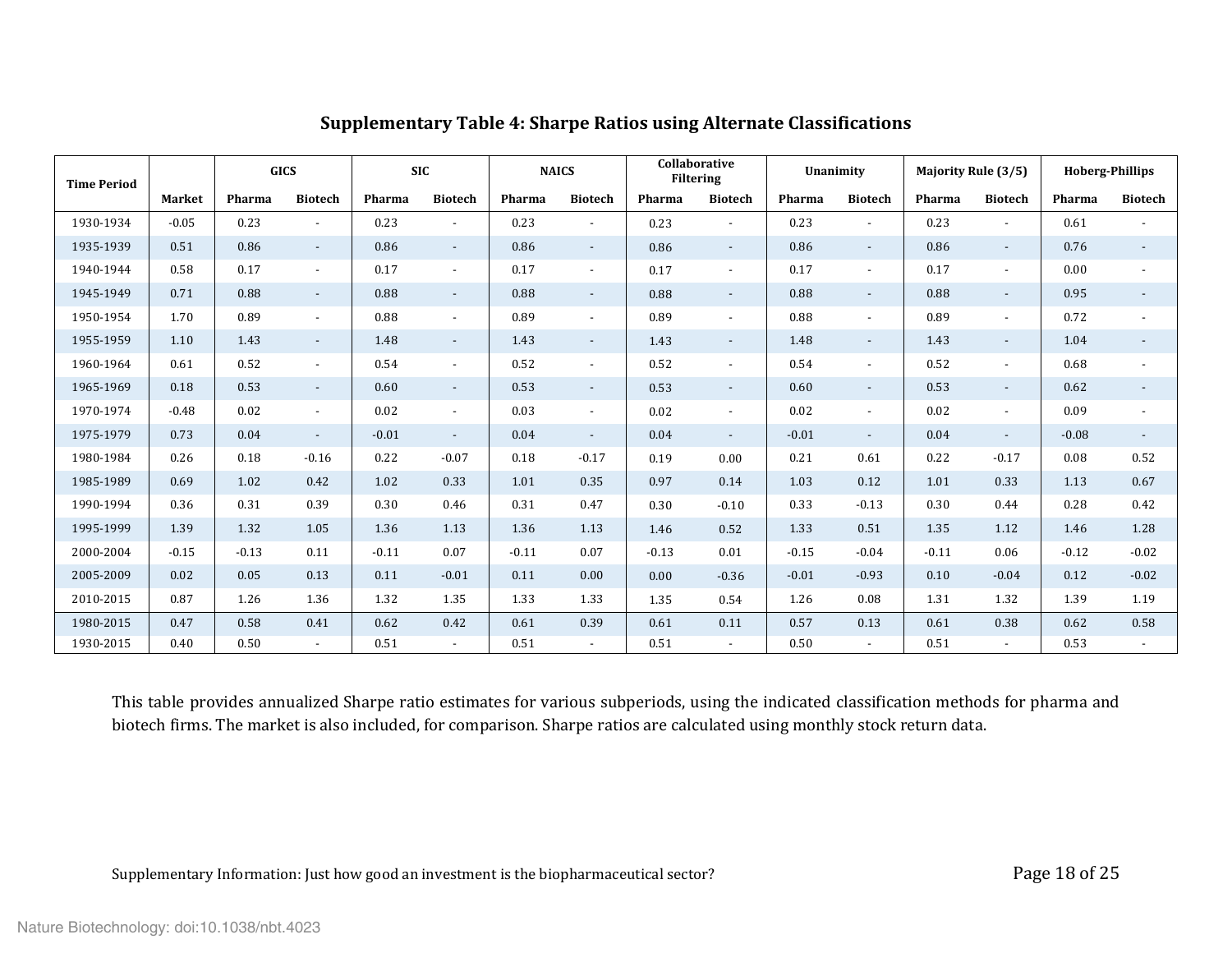### **4 Supplementary Results**

#### **Additional Beta Results**

While the CAPM alpha provides an estimate of returns above those associated with the market, there are other aggregate risk factors that investors demand to be compensated for in the form of higher returns. To account for these factors, we also estimate alphas relative to the Fama-French risk factors—size and value (market-tobook)—using the following regression[:3](#page-24-3)

$$
R_{P,t} - rf_t = \alpha + \beta_{P,t,mkt} [R_{M,t} - rf_t] + \beta_{P,t,SMB} R_{SMB,t} + \beta_{P,t,HML} R_{HML,t} + \epsilon_{i,t} \quad (7)
$$

Where  $R_{SMB,t}$  is the return of the SMB (small minus big, i.e. size) portfolio and  $R_{HML,t}$  is the return of the HML (high minus low, i.e. value) portfolio. Estimates of these returns are taken from Kenneth French's website[.4](#page-24-2) As before, (7) is estimated each year using the prior two years of daily data for each portfolio.

These beta estimates are provided in *Supplementary Figure 2* for the *k*-means classification method. These results are consistent with the previous results using only market betas. In particular, even when controlling for the value (HML) and size (SMB) systematic factors, each of the portfolios has a substantial market beta, and the market beta of the biotech portfolio is still higher than that of the pharma portfolio.

A potential concern with the interpretation of these betas is that they may be due to financial leverage—a higher amount of debt makes the equity of a company more risky, leading to a higher beta. *Supplementary Figure 3* compares the mean and median leverage ratio of pharma and biotech firms over the sample period. Apart from a one-year spike in biotech mean leverage during the financial crisis of 2008, biotech firms have very consistently had *lower* leverage ratios than pharma firms. This is true when looking at both mean and median leverage ratios. Given the lower leverage ratios of biotech firms, this suggests that the higher betas and systematic risk of these firms compared to pharma firms is not simply due to a financial leverage effect.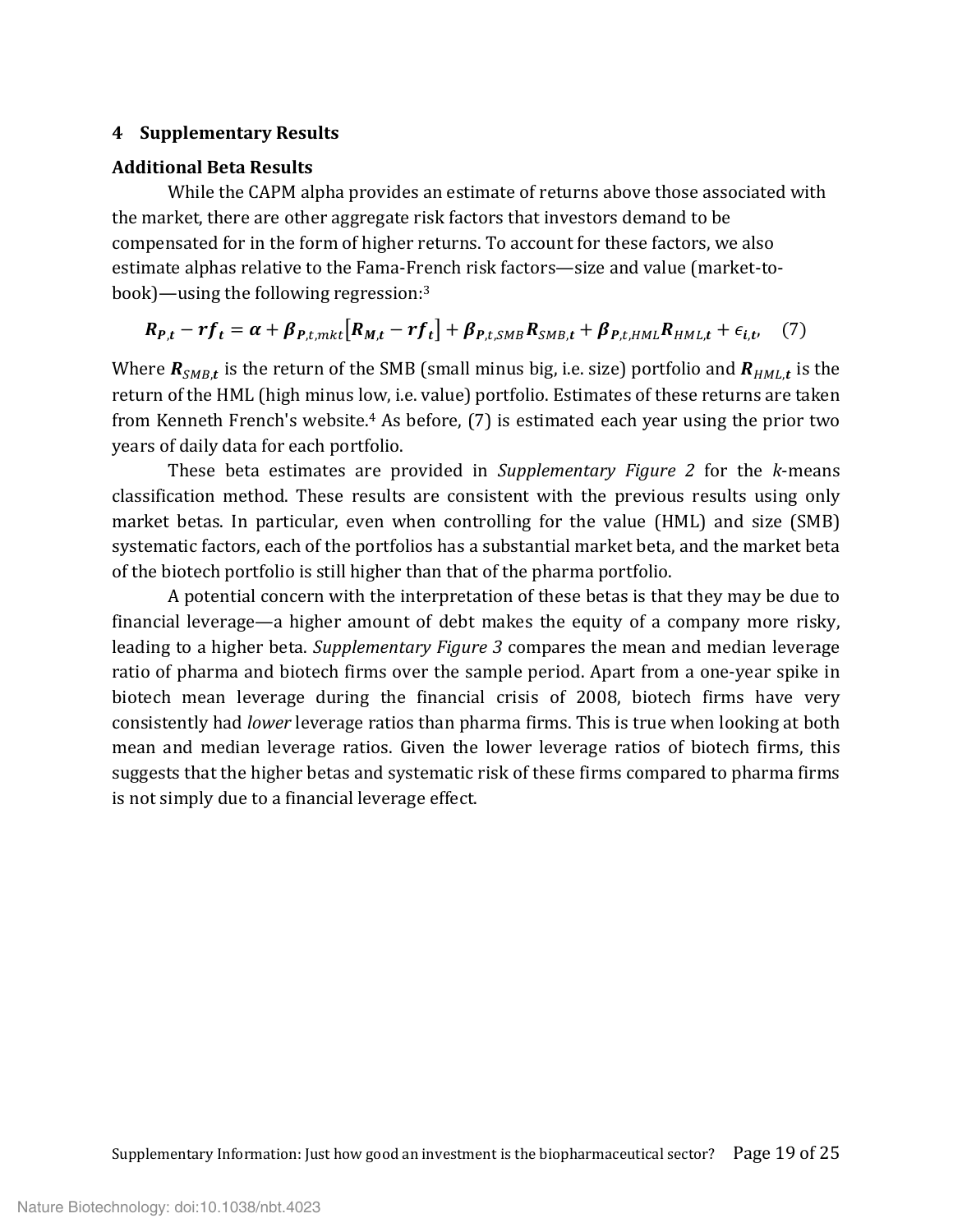#### **Supplementary Figure 2: Fama-French Beta Estimates**



*Panel A: Pharma Value-weighted Portfolio Beta Estimates*





This figure shows the Fama-French three-factor beta estimates of the pharma and biotech valueweighted portfolios. Panel A gives the results for the pharma portfolio, while Panel B gives the results for the biotech portfolio. In each panel, the blue line is the market factor, the green line is the SMB (size) factor, and the maroon line is the HML (value) factor. The pharma and biotech portfolios are

Supplementary Information: Just how good an investment is the biopharmaceutical sector? Page 20 of 25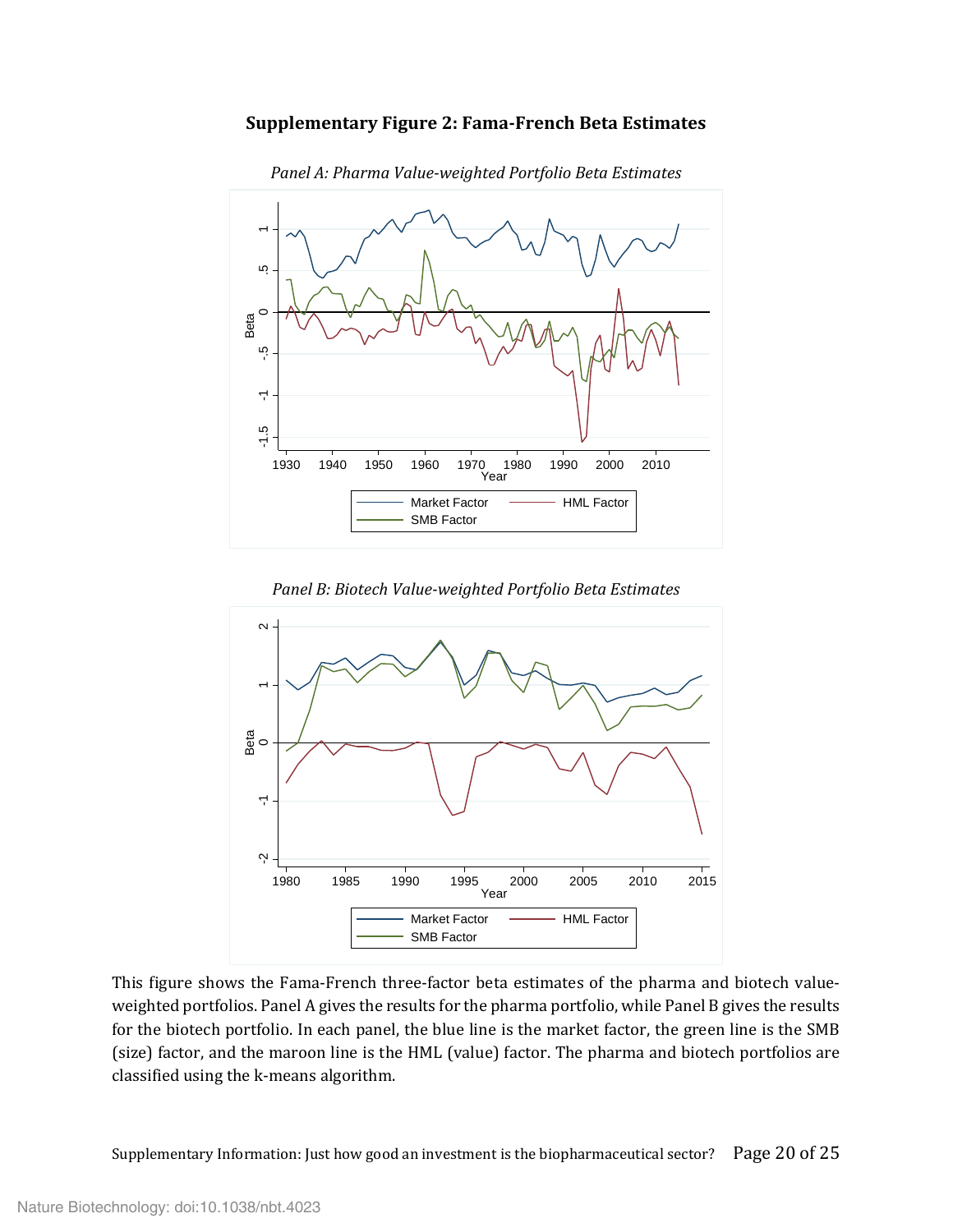## **Supplementary Figure 3: Leverage Ratios**



*Panel A: Mean Leverage Ratios*

*Panel B: Median Leverage Ratios*



This figure depicts mean and median leverage ratios for pharma and biotech firms. Panel A gives mean leverage ratios, while Panel B gives median leverage ratios. In each panel, the solid blue line represents pharma firms, while the dashed red line represents biotech firms.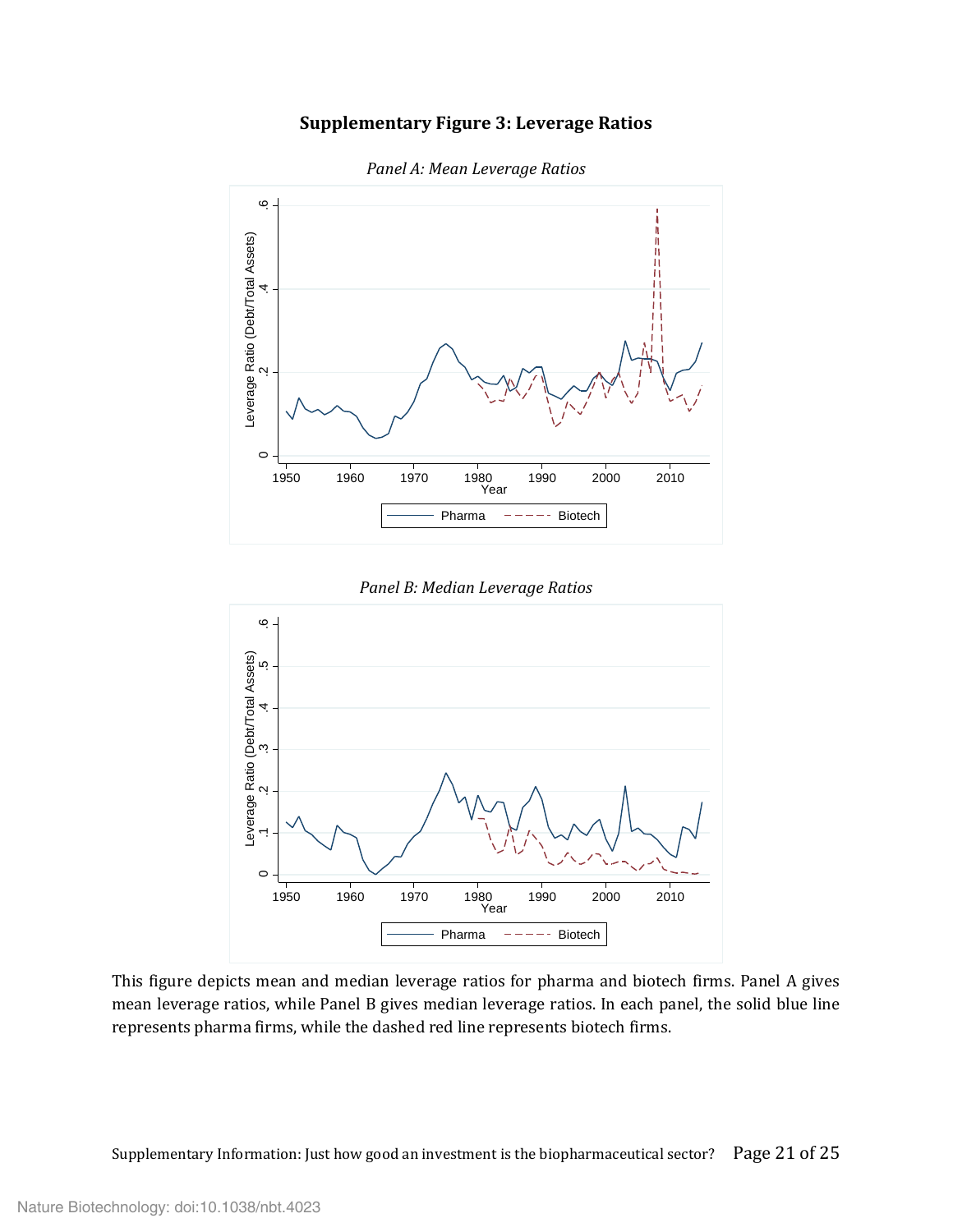#### **CAPM and Fama-French Alphas using Alternative Classifications**

We now provide CAPM alpha estimates for the pharma and biotech industries using the six alternative classification methods. The alpha estimates are calculated via equation (5). *Supplementary Table 5* gives alpha estimates for 5-year subperiods using each of the methods. The results for pharma are very similar to those for the *k*-means method. However, for the SIC, GICS, NAICS, and majority rule methods, biotech posts a positive and significant alpha from 2010-2015, but an insignificant alpha overall from 1980 to 2015. This is in contrast to the *k*-means method, where biotech posted negative alphas for a number of subperiod as well as overall since 1980. Similarly, collaborative filtering posted a negative and significant alpha from 1980 to 2015. This reinforces the notion that the performance of biotech, even when adjusted for risk, is contingent on the particular classification method used and that including the few high-performing outlier companies previously discussed can change some of the conclusions.

We also provide alpha estimates for the Fama-French model estimated via equation (7). These estimates are included in *Supplementary Table 6*. Similar to the regressions with the CAPM market factor, over the entire sample period and for all the classification methods, the pharma industry has a positive and significant alpha. This is again consistent with the findings of previous studies, and suggests that the pharma industry has maintained excess returns over a long horizon above the market and other factors.<sup>5</sup> However, once again the results show that the pharma industry does not consistently maintain these abnormal alphas over every time period. Similar to the results using the CAPM, for the *k*-means algorithm the biotech industry once again has a negative though insignificant alpha from 1980 to 2015. Collaborative filtering again posts a negative and significant alpha for biotech. However, in contrast to the CAPM results, biotech posts positive and significant alphas via the GICS, SIC, NAICS, and Majority Rule classifications. This again underscores that, even on a risk-adjusted basis, the relative performance of biotech is dependent on the particular classification method used.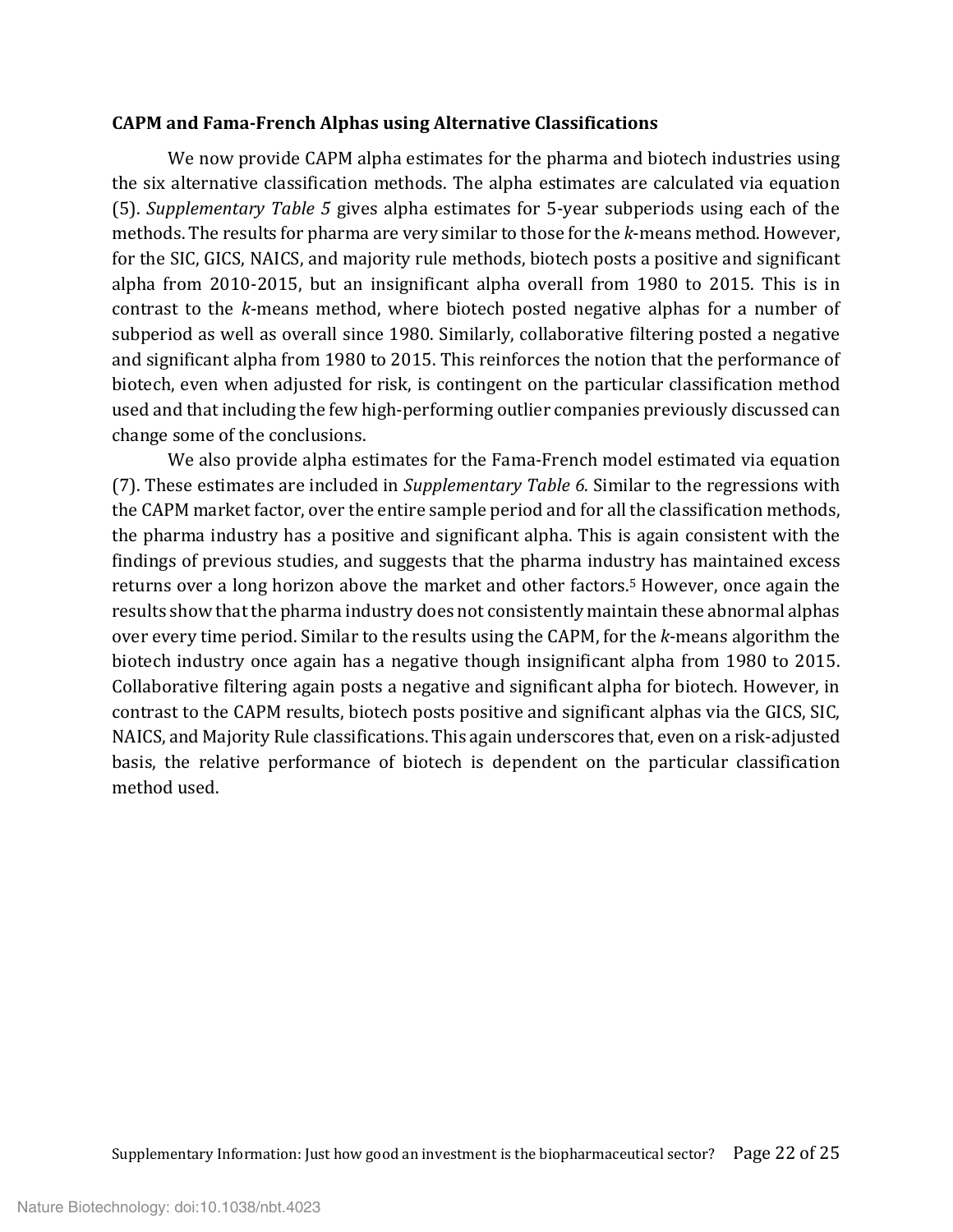# **Supplementary Table 5: CAPM Alpha Estimates using Alternate Classifications**

| Time      |             | <b>GICS</b>    | <b>SIC</b>  |                | <b>NAICS</b> |                | <b>Collaborative Filtering</b> |                | Unanimity   |                | <b>Majority Rule (3/5)</b> |                | <b>Hoberg-Phillips</b> |                |
|-----------|-------------|----------------|-------------|----------------|--------------|----------------|--------------------------------|----------------|-------------|----------------|----------------------------|----------------|------------------------|----------------|
| Period    | Pharma      | <b>Biotech</b> | Pharma      | <b>Biotech</b> | Pharma       | <b>Biotech</b> | Pharma                         | <b>Biotech</b> | Pharma      | <b>Biotech</b> | Pharma                     | <b>Biotech</b> | Pharma                 | <b>Biotech</b> |
| 1930-1934 | 0.104       |                | 0.104       |                | 0.104        |                | 0.104                          |                | 0.104       |                | 0.104                      |                | 0.104                  |                |
| 1935-1939 | $0.091*$    |                | $0.091*$    |                | $0.091*$     |                | $0.091*$                       |                | $0.091*$    |                | $0.091*$                   |                | $0.091*$               |                |
| 1940-1944 | $-0.023$    |                | $-0.023$    |                | $-0.023$     |                | $-0.023$                       |                | $-0.023$    |                | $-0.023$                   |                | $-0.023$               |                |
| 1945-1949 | $0.069*$    |                | $0.071*$    |                | $0.069*$     |                | $0.069*$                       |                | $0.069*$    |                | $0.069*$                   |                | $0.069*$               |                |
| 1950-1954 | $-0.034$    |                | $-0.026$    |                | $-0.034$     |                | $-0.034$                       |                | $-0.034$    |                | $-0.034$                   |                | $-0.034$               |                |
| 1955-1959 | $0.086**$   |                | $0.096**$   |                | $0.086**$    |                | $0.086**$                      |                | $0.086**$   |                | $0.086**$                  |                | $0.086**$              |                |
| 1960-1964 | 0.013       |                | 0.021       |                | 0.013        |                | 0.013                          |                | 0.013       |                | 0.013                      |                | 0.013                  |                |
| 1965-1969 | $0.059*$    |                | $0.071**$   |                | $0.059*$     |                | $0.059*$                       |                | $0.059*$    |                | $0.059*$                   |                | $0.059*$               |                |
| 1970-1974 | $0.104***$  |                | $0.106**$   |                | $0.105***$   |                | $0.103***$                     |                | $0.103***$  |                | $0.103***$                 |                | $0.103***$             |                |
| 1975-1979 | $-0.109***$ |                | $-0.124***$ |                | $-0.109***$  |                | $-0.109***$                    |                | $-0.109***$ |                | $-0.109***$                |                | $-0.101***$            |                |
| 1980-1984 | $-0.002$    | $-0.116$       | $\bf{0}$    | $-0.073$       | $-0.002$     | $-0.121$       | $-0.005$                       | $-0.064$       | 0.000       | 0.49           | $\bf{0}$                   | $-0.122$       | $-0.017$               | 0.056          |
| 1985-1989 | $0.066*$    | $-0.02$        | $0.066*$    | $-0.042$       | $0.063*$     | $-0.033$       | $0.058*$                       | $-0.093$       | $0.069*$    | $-0.104$       | $0.063*$                   | $-0.042$       | $0.087**$              | 0.013          |
| 1990-1994 | 0.008       | 0.044          | 0.005       | 0.075          | 0.007        | 0.08           | 0.004                          | $-0.098$       | 0.01        | $-0.116$       | 0.004                      | 0.067          | 0.002                  | 0.031          |
| 1995-1999 | 0.039       | 0.078          | 0.04        | 0.108          | $0.04\,$     | 0.109          | 0.045                          | $-0.048$       | 0.042       | $-0.02$        | 0.039                      | 0.108          | 0.05                   | 0.047          |
| 2000-2004 | 0.005       | 0.075          | 0.009       | 0.067          | 0.009        | 0.068          | 0.005                          | $-0.016$       | $-0.005$    | $-0.128$       | 0.009                      | 0.065          | 0.005                  | 0.031          |
| 2005-2009 | 0.004       | 0.026          | 0.016       | $-0.007$       | 0.016        | $-0.007$       | $-0.004$                       | $-0.087$       | $-0.006$    | $-0.247***$    | 0.011                      | $-0.014$       | 0.017                  | $-0.006$       |
| 2010-2015 | $0.063*$    | $0.146**$      | $0.074**$   | $0.141**$      | $0.075**$    | $0.136**$      | $0.081**$                      | $-0.005$       | $0.062*$    | $-0.123$       | $0.073**$                  | $0.134**$      | $0.099**$              | $0.083*$       |
| 1980-2015 | $0.042*$    | 0.039          | $0.046**$   | 0.042          | $0.046**$    | 0.036          | $0.041**$                      | $-0.057*$      | $0.041*$    | $-0.057$       | $0.045**$                  | 0.031          | $0.049**$              | $0.052*$       |
| 1930-2015 | $0.041***$  |                | $0.042***$  |                | $0.042***$   |                | $0.04***$                      |                | $0.04***$   |                | $0.041***$                 |                | $0.044***$             |                |

This table shows annualized alpha estimates of the pharma and biotech value-weighted portfolios using the various alternative classification methods. Alpha estimates are calculated via the CAPM using daily returns from the indicated subperiods. \*\*\* indicates significance at the 1% level, \*\* indicates significance at the 5% level, and \* indicates significance at the 10% level.

Supplementary Information: Just how good an investment is the biopharmaceutical sector? Page 23 of 25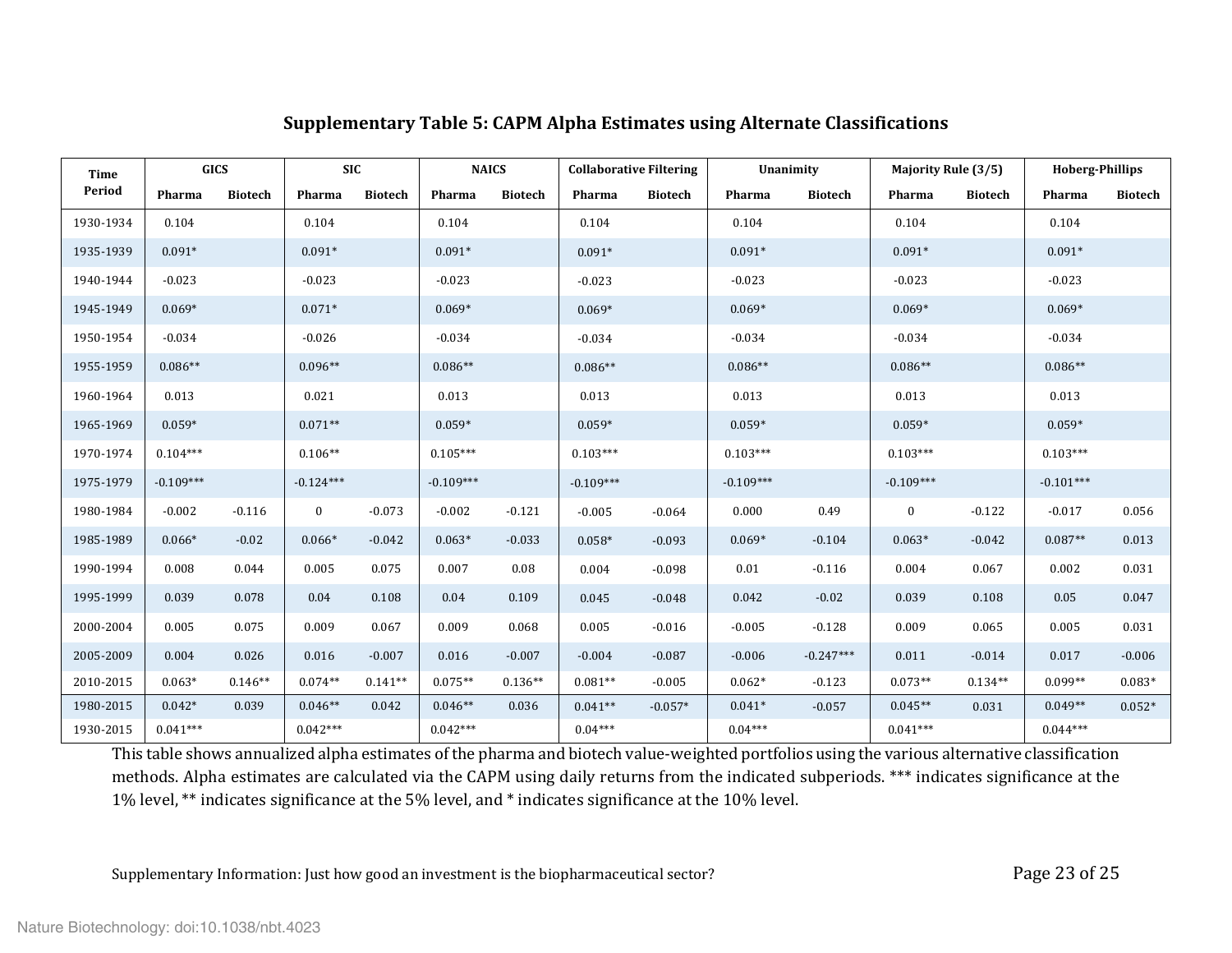| Time      |            | k-means        |            | <b>GICS</b>    |            | <b>SIC</b>     | <b>NAICS</b> |                | Collaborative<br><b>Filtering</b> |                |            | Unanimity      |            | Majority Rule (3/5) | <b>Hoberg-Phillips</b> |                |
|-----------|------------|----------------|------------|----------------|------------|----------------|--------------|----------------|-----------------------------------|----------------|------------|----------------|------------|---------------------|------------------------|----------------|
| Period    | Pharma     | <b>Biotech</b> | Pharma     | <b>Biotech</b> | Pharma     | <b>Biotech</b> | Pharma       | <b>Biotech</b> | Pharma                            | <b>Biotech</b> | Pharma     | <b>Biotech</b> | Pharma     | <b>Biotech</b>      | Pharma                 | <b>Biotech</b> |
| 1930-1934 | 0.104      |                | 0.104      |                | 0.104      |                | 0.104        |                | 0.104                             |                | 0.104      |                | 0.104      |                     | 0.104                  |                |
| 1935-1939 | $0.084*$   |                | $0.084*$   |                | $0.084*$   |                | $0.084*$     |                | $0.084*$                          |                | $0.084*$   |                | $0.084*$   |                     | $0.084*$               |                |
| 1940-1944 | $-0.01$    |                | $-0.01$    |                | $-0.01$    |                | $-0.01$      |                | $-0.01$                           |                | $-0.01$    |                | $-0.01$    |                     | $-0.01$                |                |
| 1945-1949 | $0.077*$   |                | $0.077*$   |                | $0.079*$   |                | $0.077*$     |                | $0.077*$                          |                | $0.077*$   |                | $0.077*$   |                     | $0.077*$               |                |
| 1950-1954 | $-0.037$   |                | $-0.037$   |                | $-0.028$   |                | $-0.037$     |                | $-0.037$                          |                | $-0.037$   |                | $-0.037$   |                     | $-0.037$               |                |
| 1955-1959 | $0.077*$   |                | $0.077*$   |                | $0.085*$   |                | $0.077*$     |                | $0.077*$                          |                | $0.077*$   |                | $0.077*$   |                     | $0.077*$               |                |
| 1960-1964 | 0.029      |                | 0.029      |                | 0.04       |                | 0.029        |                | 0.029                             |                | 0.029      |                | 0.029      |                     | 0.029                  |                |
| 1965-1969 | 0.05       |                | 0.05       |                | $0.059*$   |                | 0.05         |                | 0.05                              |                | 0.05       |                | 0.05       |                     | 0.05                   |                |
| 1970-1974 | $0.114***$ |                | $0.114***$ |                | $0.112***$ |                | $0.114***$   |                | $0.114***$                        |                | $0.114***$ |                | $0.114***$ |                     | $0.114***$             |                |
| 1975-1979 | $-0.049*$  |                | $-0.035$   |                | $-0.041$   |                | $-0.035$     |                | $-0.035$                          |                | $-0.036$   |                | $-0.035$   |                     | $-0.027$               |                |
| 1980-1984 | 0.034      | $-0.081$       | 0.031      | $-0.163*$      | 0.034      | $-0.142$       | 0.031        | $-0.179*$      | 0.03                              | $-0.137$       | 0.039      | 0.417          | 0.035      | $-0.18**$           | 0.026                  | 0.086          |
| 1985-1989 | $0.081**$  | $-0.125**$     | $0.083**$  | 0.023          | $0.085**$  | 0.006          | $0.081**$    | 0.017          | $0.078**$                         | $-0.075$       | $0.087***$ | $-0.093$       | $0.081**$  | 0.006               | $0.113***$             | 0.022          |
| 1990-1994 | 0.065      | $-0.062$       | 0.061      | 0.081          | 0.058      | 0.123          | 0.059        | 0.129          | 0.058                             | $-0.1$         | 0.066      | $-0.129$       | 0.057      | 0.113               | 0.06                   | 0.078          |
| 1995-1999 | 0.064      | 0.002          | 0.055      | 0.099          | 0.056      | 0.132          | 0.056        | 0.133          | 0.062                             | $-0.055$       | 0.059      | $-0.03$        | 0.055      | 0.131               | 0.065                  | 0.069          |
| 2000-2004 | 0.009      | 0.015          | 0.002      | 0.115          | 0.006      | 0.122          | 0.006        | 0.124          | 0.012                             | $-0.104$       | $-0.003$   | $-0.25*$       | 0.007      | 0.118               | 0.014                  | 0.027          |
| 2005-2009 | 0.009      | $-0.012$       | 0.019      | 0.042          | 0.03       | 0.011          | 0.03         | 0.012          | 0.011                             | $-0.083$       | 0.009      | $-0.249***$    | 0.026      | 0.004               | 0.034                  | 0.007          |
| 2010-2015 | 0.044      | $-0.017$       | 0.033      | $0.093*$       | 0.04       | 0.09           | 0.042        | 0.085          | 0.042                             | $-0.033$       | 0.032      | $-0.144*$      | 0.039      | 0.083               | 0.056                  | 0.05           |
| 1980-2015 | $0.058***$ | $-0.016$       | $0.055***$ | $0.067**$      | $0.06***$  | $0.071**$      | $0.059***$   | $0.065*$       | $0.057***$                        | $-0.054*$      | $0.053**$  | $-0.06$        | $0.058***$ | $0.059*$            | $0.067**$              | $0.062**$      |
| 1930-2015 | $0.052***$ |                | $0.053***$ |                | $0.055***$ |                | $0.054***$   |                | $0.053***$                        |                | $0.052***$ |                | $0.054***$ |                     | $0.057***$             |                |

## **Supplementary Table 6: Fama-French Alpha Estimates using Alternate Classifications**

This table shows annualized alpha estimates of the pharma and biotech value-weighted portfolios using the various alternative classification methods. Alpha estimates are calculated via the CAPM using daily returns from the indicated subperiods. \*\*\* indicates significance at the 1% level, \*\* indicates significance at the 5% level, and \* indicates significance at the 10% level.